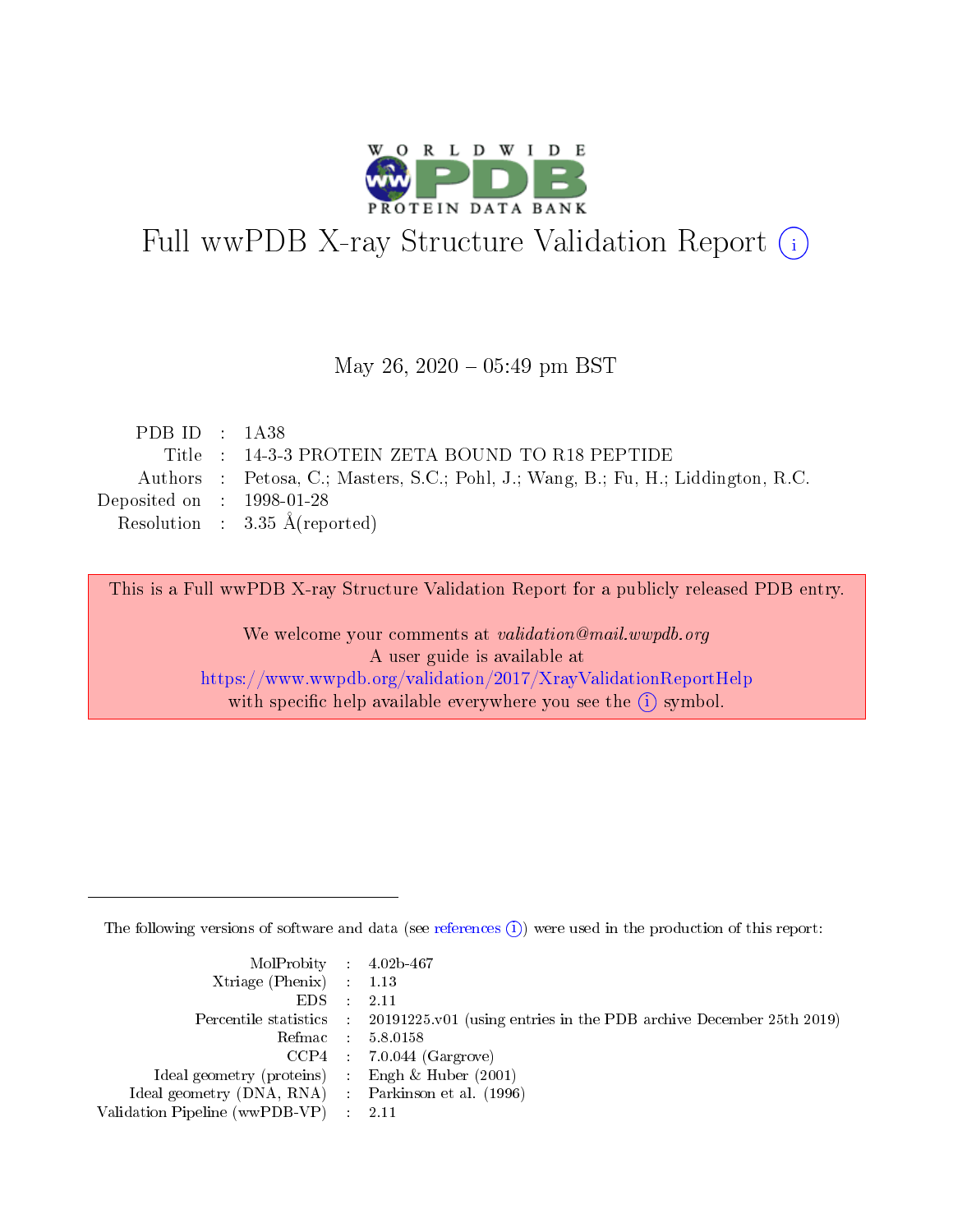# 1 [O](https://www.wwpdb.org/validation/2017/XrayValidationReportHelp#overall_quality)verall quality at a glance  $(i)$

The following experimental techniques were used to determine the structure: X-RAY DIFFRACTION

The reported resolution of this entry is 3.35 Å.

Percentile scores (ranging between 0-100) for global validation metrics of the entry are shown in the following graphic. The table shows the number of entries on which the scores are based.



| Metric                | Whole archive<br>$(\#\text{Entries})$ | Similar resolution<br>$(\#\text{Entries}, \text{resolution range}(\text{\AA}))$ |  |  |
|-----------------------|---------------------------------------|---------------------------------------------------------------------------------|--|--|
| $R_{free}$            | 130704                                | $1558(3.42-3.30)$                                                               |  |  |
| Clashscore            | 141614                                | $1627 (3.42 - 3.30)$                                                            |  |  |
| Ramachandran outliers | 138981                                | $\overline{1599}$ $(3.42-3.30)$                                                 |  |  |
| Sidechain outliers    | 138945                                | $\overline{1598}$ $\overline{(3.42-3.30)}$                                      |  |  |
| RSRZ outliers         | 127900                                | $1507(3.42-3.30)$                                                               |  |  |

The table below summarises the geometric issues observed across the polymeric chains and their fit to the electron density. The red, orange, yellow and green segments on the lower bar indicate the fraction of residues that contain outliers for  $>=3, 2, 1$  and 0 types of geometric quality criteria respectively. A grey segment represents the fraction of residues that are not modelled. The numeric value for each fraction is indicated below the corresponding segment, with a dot representing fractions  $\epsilon=5\%$  The upper red bar (where present) indicates the fraction of residues that have poor fit to the electron density. The numeric value is given above the bar.

| Mol | Chain | Length | Quality of chain |     |     |           |     |
|-----|-------|--------|------------------|-----|-----|-----------|-----|
|     | А     | 245    | 9%<br>29%        | 47% | 11% | $\bullet$ | 12% |
|     | В     | 245    | 10%<br>30%       | 46% | 11% | $\bullet$ | 12% |
| ച   | D     | 20     | 10%<br>5%<br>20% | 75% |     |           |     |
| ച   |       | 20     | 10%<br>5%<br>20% | 75% |     |           |     |

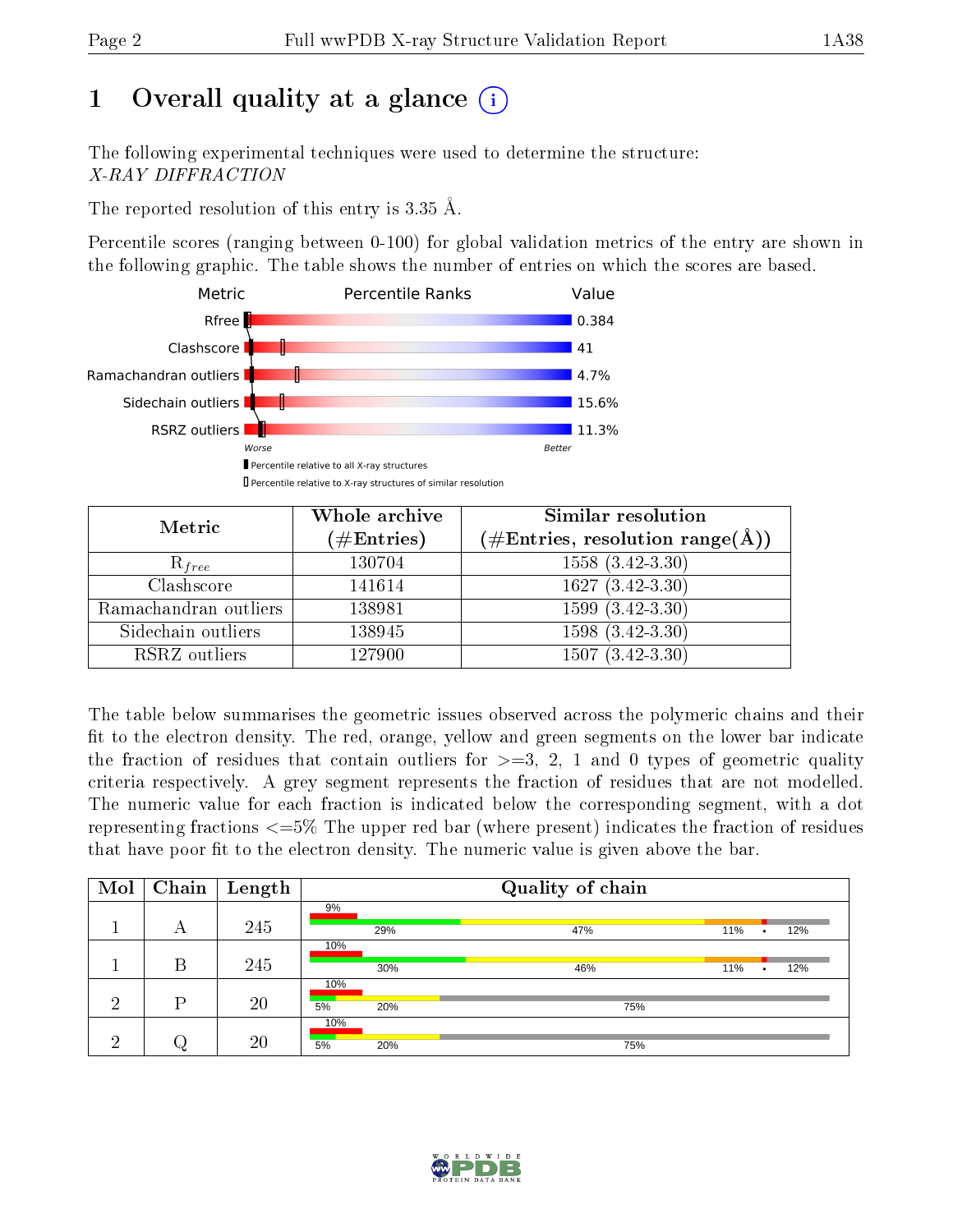# 2 Entry composition (i)

There are 2 unique types of molecules in this entry. The entry contains 3554 atoms, of which 0 are hydrogens and 0 are deuteriums.

In the tables below, the ZeroOcc column contains the number of atoms modelled with zero occupancy, the AltConf column contains the number of residues with at least one atom in alternate conformation and the Trace column contains the number of residues modelled with at most 2 atoms.

Molecule 1 is a protein called 14-3-3 PROTEIN ZETA.

| Mol | $Chain   Residues$ | Atoms                    |                        |     |       |     | $\rm ZeroOcc \mid AltConf \mid Trace$ |  |
|-----|--------------------|--------------------------|------------------------|-----|-------|-----|---------------------------------------|--|
|     | 216                | Total<br>1730            | 1085 293 342           | -N  |       | -10 |                                       |  |
|     | 216                | $\mathrm{Total}$<br>1730 | $\overline{C}$<br>1085 | 293 | - 342 | 10  |                                       |  |

Molecule 2 is a protein called R18 PEPTIDE (PHCVPRDLSWLDLEANMCLP).

| Mol | Chain   Residues | Atoms                               | $ZeroOcc \mid AltConf \mid Trace$ |  |
|-----|------------------|-------------------------------------|-----------------------------------|--|
|     | $\mathfrak{D}$   | Total C N O<br>47 32 6 9            |                                   |  |
|     |                  | Total C N O<br>$32 \quad 6 \quad 9$ |                                   |  |

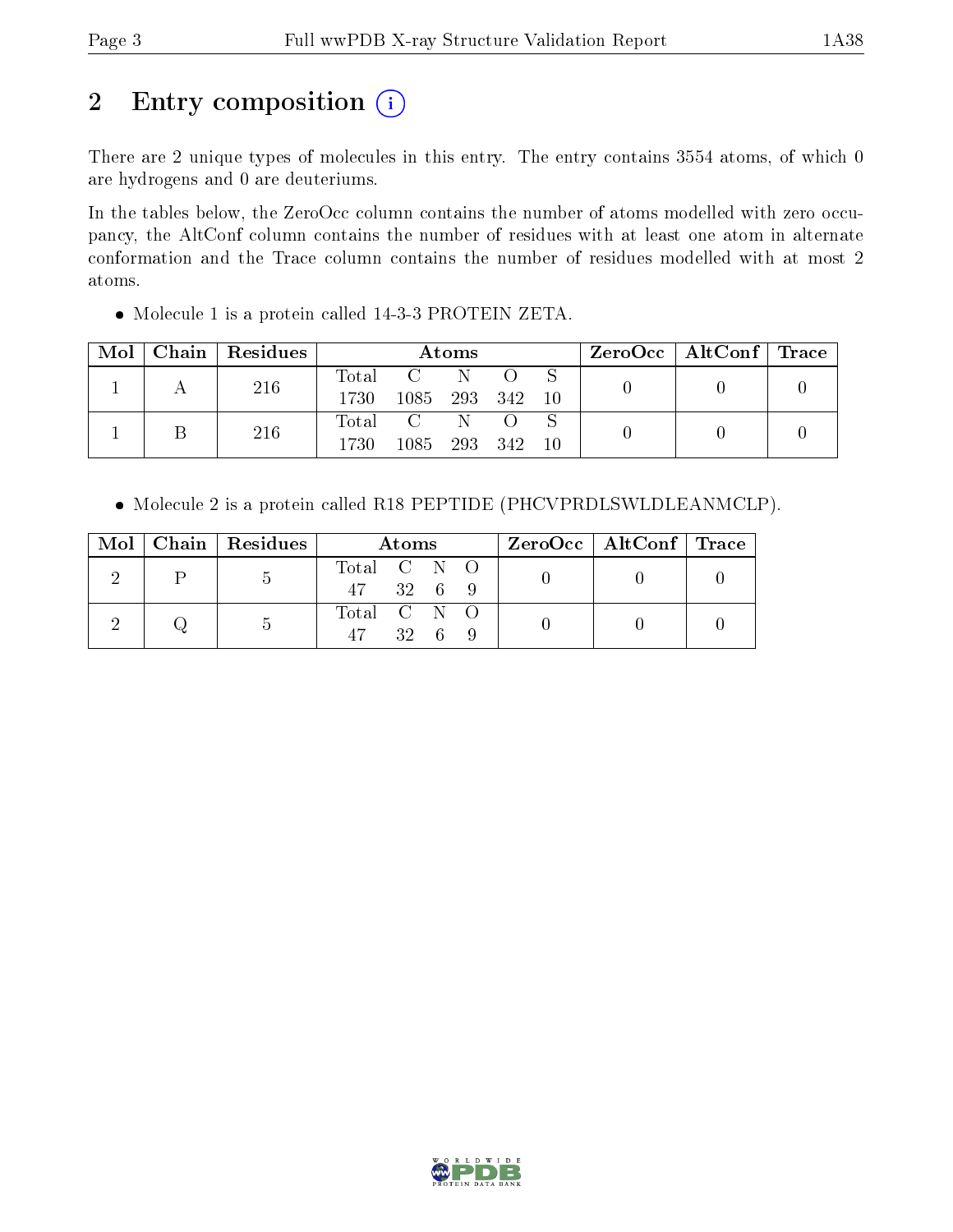# 3 Residue-property plots  $(i)$

These plots are drawn for all protein, RNA and DNA chains in the entry. The first graphic for a chain summarises the proportions of the various outlier classes displayed in the second graphic. The second graphic shows the sequence view annotated by issues in geometry and electron density. Residues are color-coded according to the number of geometric quality criteria for which they contain at least one outlier: green  $= 0$ , yellow  $= 1$ , orange  $= 2$  and red  $= 3$  or more. A red dot above a residue indicates a poor fit to the electron density (RSRZ  $> 2$ ). Stretches of 2 or more consecutive residues without any outlier are shown as a green connector. Residues present in the sample, but not in the model, are shown in grey.



• Molecule 1: 14-3-3 PROTEIN ZETA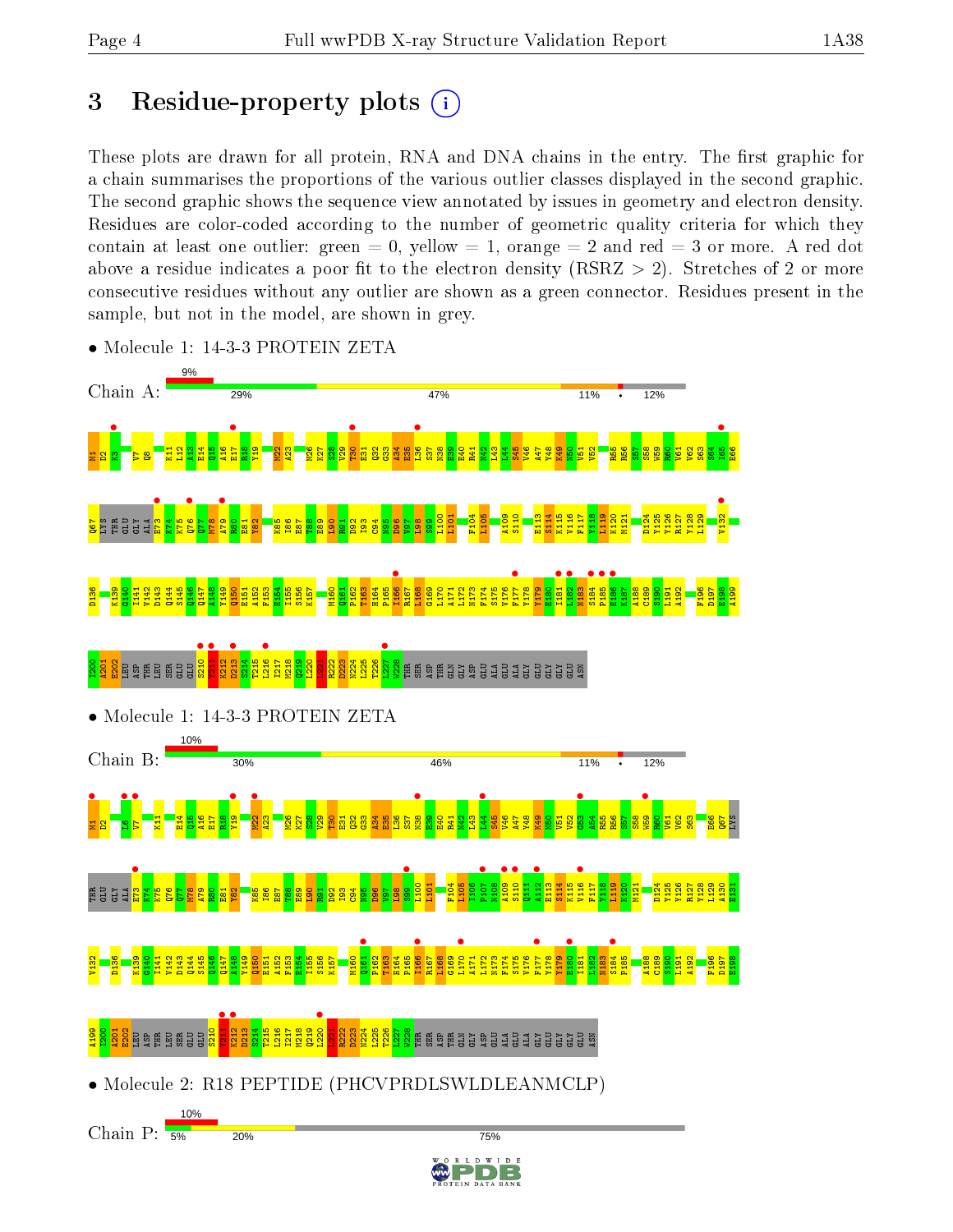

• Molecule 2: R18 PEPTIDE (PHCVPRDLSWLDLEANMCLP)

10% Chain Q:  $\overline{\mathsf{s}\mathsf{m}}$ 20%

75%



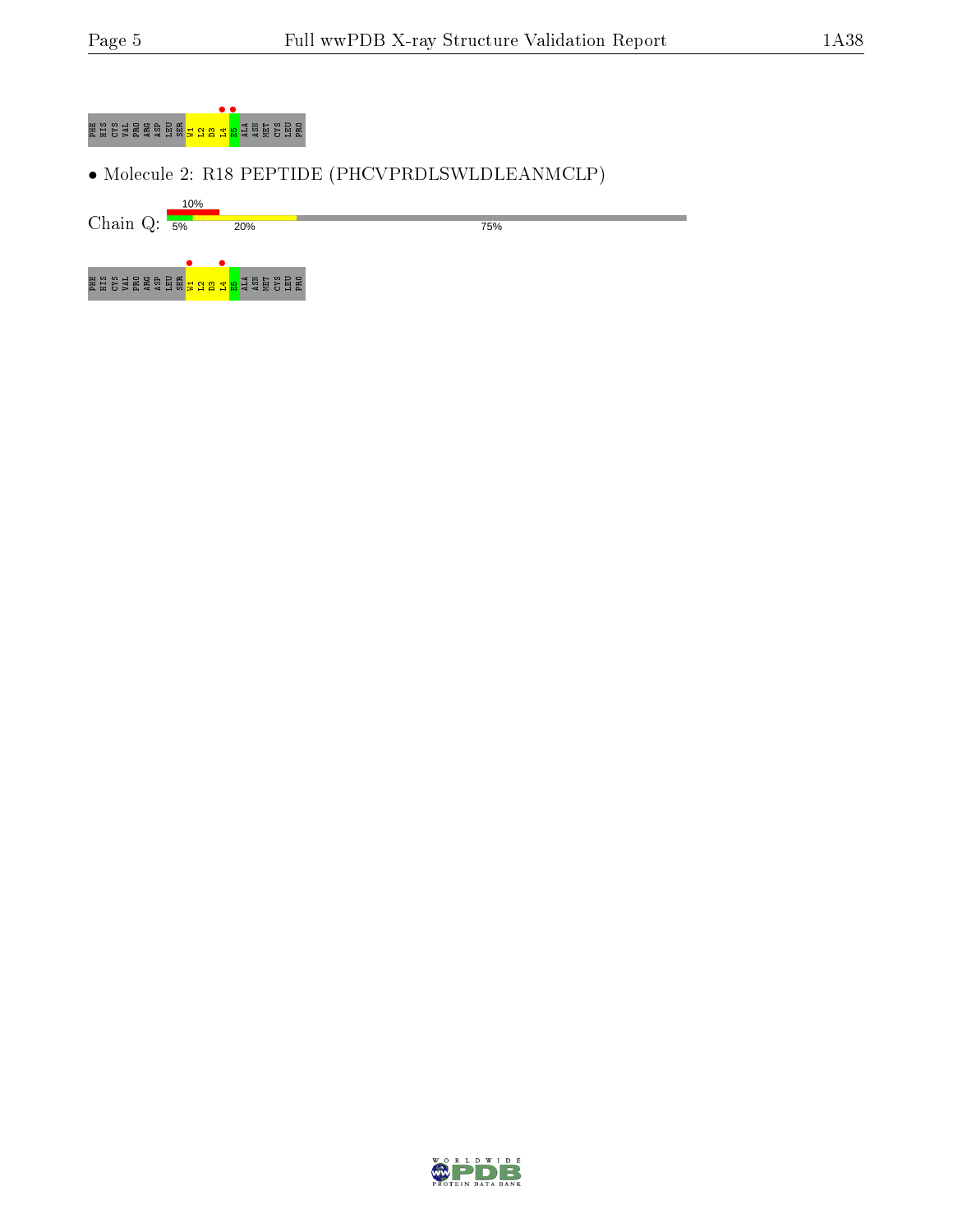# 4 Data and refinement statistics  $(i)$

| Property                                                             | <b>Value</b>                                      | Source     |
|----------------------------------------------------------------------|---------------------------------------------------|------------|
| Space group                                                          | $P_65$                                            | Depositor  |
| Cell constants                                                       | $95.52\text{\AA}$<br>$95.52\text{\AA}$<br>235.36Å |            |
| a, b, c, $\alpha$ , $\beta$ , $\gamma$                               | $90.00^\circ$<br>$120.00^\circ$<br>$90.00^\circ$  | Depositor  |
| Resolution $(A)$                                                     | 20.00<br>$-3.35$                                  | Depositor  |
|                                                                      | 29.04<br>3.10<br>$\equiv$                         | <b>EDS</b> |
| % Data completeness                                                  | $96.8(20.00-3.35)$                                | Depositor  |
| (in resolution range)                                                | $95.4(29.04-3.10)$                                | <b>EDS</b> |
| $\mathrm{R}_{merge}$                                                 | 0.08                                              | Depositor  |
| $\mathrm{R}_{sym}$                                                   | 0.08                                              | Depositor  |
| $\sqrt{I/\sigma}(I) > 1$                                             | 3.52 (at $3.11\text{\AA}$ )                       | Xtriage    |
| Refinement program                                                   | $X-PLOR$ 3.8                                      | Depositor  |
|                                                                      | $\overline{0.330}$ ,<br>0.390                     | Depositor  |
| $R, R_{free}$                                                        | 0.368<br>0.384<br>$\ddot{\phantom{a}}$            | DCC        |
| $R_{free}$ test set                                                  | 2087 reflections $(9.95\%)$                       | wwPDB-VP   |
| Wilson B-factor $(A^2)$                                              | 64.4                                              | Xtriage    |
| Anisotropy                                                           | 0.511                                             | Xtriage    |
| Bulk solvent $k_{sol}(e/\mathring{A}^3)$ , $B_{sol}(\mathring{A}^2)$ | $0.33\,$ , $30.2\,$                               | <b>EDS</b> |
| L-test for twinning <sup>2</sup>                                     | $< L >$ = 0.42, $< L^2 >$ = 0.25                  | Xtriage    |
| Estimated twinning fraction                                          | $0.449$ for h,-h-k,-l                             | Xtriage    |
| $F_o, F_c$ correlation                                               | 0.68                                              | <b>EDS</b> |
| Total number of atoms                                                | 3554                                              | wwPDB-VP   |
| Average B, all atoms $(A^2)$                                         | 54.0                                              | wwPDB-VP   |

Xtriage's analysis on translational NCS is as follows: The largest off-origin peak in the Patterson function is  $8.09\%$  of the height of the origin peak. No significant pseudotranslation is detected.

<sup>&</sup>lt;sup>2</sup>Theoretical values of  $\langle |L| \rangle$ ,  $\langle L^2 \rangle$  for acentric reflections are 0.5, 0.333 respectively for untwinned datasets, and 0.375, 0.2 for perfectly twinned datasets.



<span id="page-5-1"></span><span id="page-5-0"></span><sup>1</sup> Intensities estimated from amplitudes.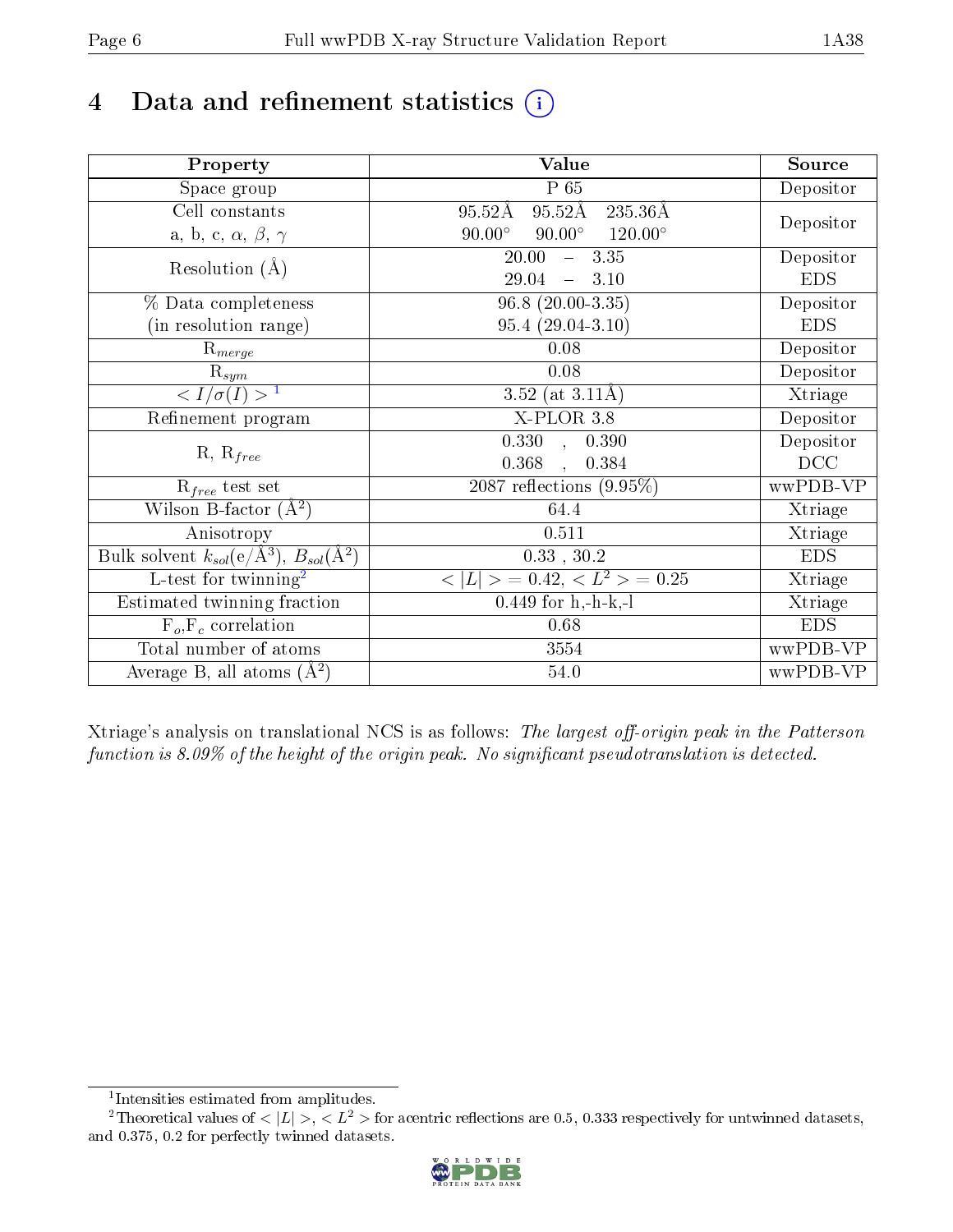# 5 Model quality  $(i)$

## 5.1 Standard geometry  $(i)$

The Z score for a bond length (or angle) is the number of standard deviations the observed value is removed from the expected value. A bond length (or angle) with  $|Z| > 5$  is considered an outlier worth inspection. RMSZ is the root-mean-square of all Z scores of the bond lengths (or angles).

| Mol | Chain |      | Bond lengths | Bond angles |                     |  |
|-----|-------|------|--------------|-------------|---------------------|--|
|     |       | RMSZ | $\# Z  > 5$  | RMSZ        | $\# Z  > 5$         |  |
|     |       | 0.55 | 0/1751       | 0.92        | $3/2348$ $(0.1\%)$  |  |
|     |       | 0.55 | 0/1751       | 0.92        | 3/2348<br>$(0.1\%)$ |  |
| 2   | Р     | 0.71 | ′48<br>07    | 0.88        | 0/65                |  |
| 2   | Q     | 0.72 | 48           | 0.88        | 0/65                |  |
| AII | ΑH    | 0.55 | /3598        | 0.92        | 4826<br>$(0.1\%)$   |  |

There are no bond length outliers.

All (6) bond angle outliers are listed below:

| Mol | Chain | Res | Type | Atoms      | Z    | Observed $(°)$ | Ideal(°) |
|-----|-------|-----|------|------------|------|----------------|----------|
|     |       | 221 | LEU  | $CA-CB-CG$ | 7.83 | 133.32         | 115.30   |
|     |       | 221 | LEU  | $CA-CB-CG$ | 7.83 | 133.31         | 115.30   |
|     |       | 202 | GLU  | $N$ -CA-C  | 5.43 | 125.67         | 111.00   |
|     |       | 202 | GLU  | $N$ -CA-C  | 5.42 | 125.64         | 111.00   |
|     | R     | 19  | TYR. | $N-CA-C$   | 5.31 | 125.34         | 111.00   |
|     |       | 19  | TYR. | $N$ -CA-C  | 5.30 | 125.32         | 111.00   |

There are no chirality outliers.

There are no planarity outliers.

## 5.2 Too-close contacts  $\overline{()}$

In the following table, the Non-H and H(model) columns list the number of non-hydrogen atoms and hydrogen atoms in the chain respectively. The H(added) column lists the number of hydrogen atoms added and optimized by MolProbity. The Clashes column lists the number of clashes within the asymmetric unit, whereas Symm-Clashes lists symmetry related clashes.

| Mol |      |      | Chain   Non-H   H(model)   H(added)   Clashes   Symm-Clashes |
|-----|------|------|--------------------------------------------------------------|
|     | 1730 | 726  |                                                              |
|     | 1730 | -726 |                                                              |
|     |      |      |                                                              |

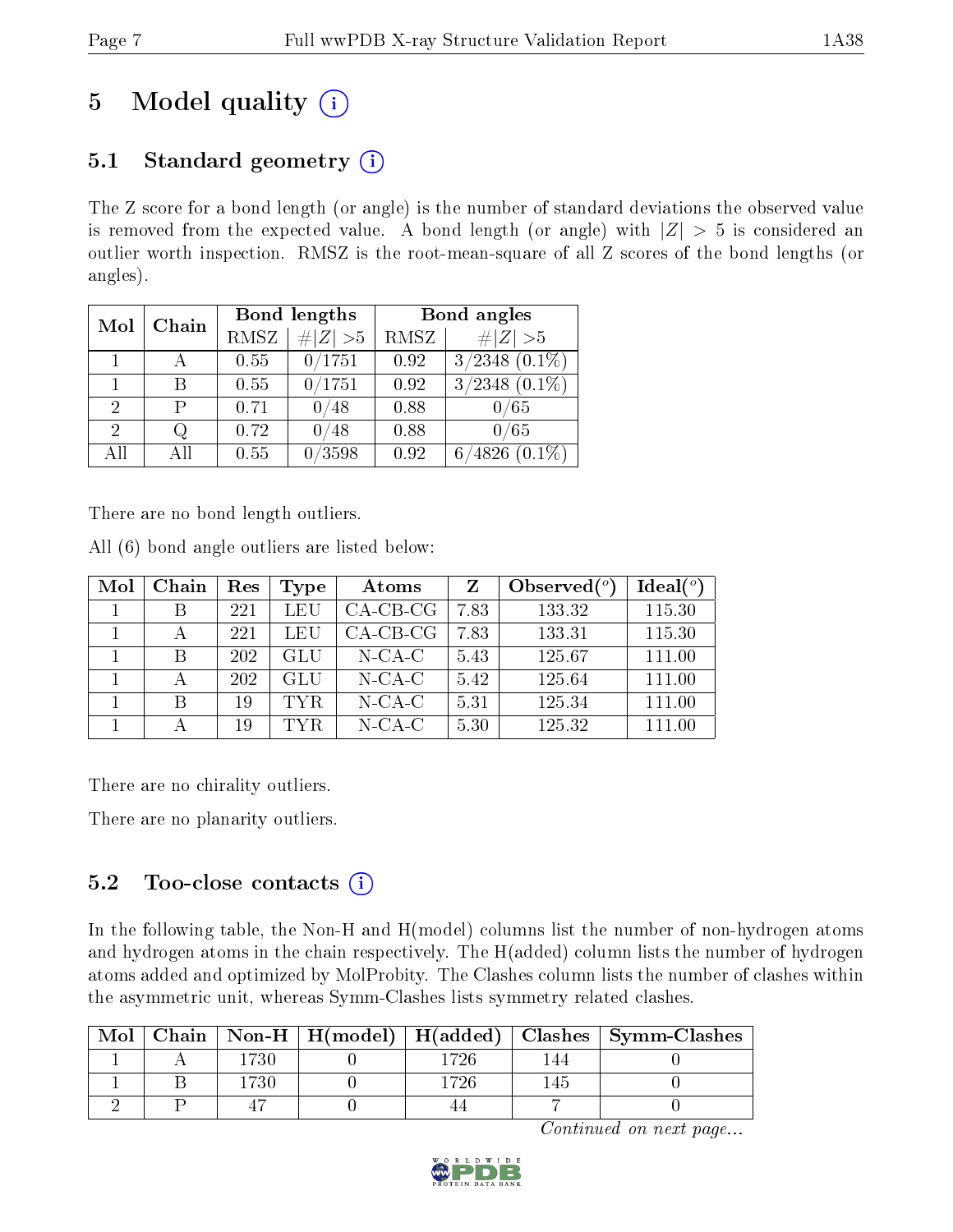Continued from previous page...

| Mol |      |          |     | Chain   Non-H   H(model)   H(added)   Clashes   Symm-Clashes |
|-----|------|----------|-----|--------------------------------------------------------------|
|     |      |          |     |                                                              |
|     | 3554 | $3540\,$ | 290 |                                                              |

The all-atom clashscore is defined as the number of clashes found per 1000 atoms (including hydrogen atoms). The all-atom clashscore for this structure is 41.

All (290) close contacts within the same asymmetric unit are listed below, sorted by their clash magnitude.

| Atom-1                      | Atom-2               | Interatomic       | Clash             |
|-----------------------------|----------------------|-------------------|-------------------|
|                             |                      | distance $(A)$    | overlap $(\AA)$   |
| 1:A:220:LEU:HD23            | 2:P:4:LEU:HDI1       | 1.49              | 0.94              |
| 1:B:220:LEU:HD23            | 2:Q:4:LEU:HD11       | 1.49              | $\overline{0.92}$ |
| 1: A:89: GLU:O              | 1: A:93: ILE: HG12   | 1.77              | 0.85              |
| 1:B:89:GLU:O                | 1:B:93:ILE:HG12      | 1.77              | 0.84              |
| 1:B:178:TYR:HB2             | 1:B:188:ALA:HB2      | 1.59              | 0.84              |
| 1:A:178:TYR:HB2             | 1:A:188:ALA:HB2      | 1.59              | 0.83              |
| 1:B:30:THR:OG1              | 1:B:100:LEU:HD23     | 1.78              | 0.83              |
| 1: A:30:THR:OG1             | 1: A: 100: LEU: HD23 | 1.78              | 0.82              |
| 1: A:52: VAL:O              | 1: A:56: ARG:HG3     | 1.80              | 0.82              |
| 1: B:52: VAL:O              | 1: B: 56: ARG: HG3   | 1.80              | 0.81              |
| 1:A:55:ARG:HB3              | 1: A:90: LEU: HD22   | 1.64              | 0.80              |
| 1: A:26: MET:O              | 1: A:30:THR:HG23     | $\overline{1.83}$ | 0.79              |
| 1:B:101:LEU:HD12            | 1:B:105:LEU:HD23     | 1.63              | 0.79              |
| 1:A:101:LEU:HD12            | 1:A:105:LEU:HD23     | 1.63              | 0.79              |
| 1:B:55:ARG:HB3              | 1:B:90:LEU:HD22      | 1.64              | 0.79              |
| 1: A:48: TYR:O              | 1:A:52:VAL:HG12      | 1.83              | 0.79              |
| 1:B:26:MET:O                | 1:B:30:THR:HG23      | 1.83              | 0.78              |
| 1:B:48:TYR:O                | 1:B:52:VAL:HG12      | 1.83              | 0.78              |
| 1:B:177:PHE:O               | 1:B:181:ILE:HB       | 1.83              | 0.78              |
| 1: B: 75: LYS: O            | 1:B:78:MET:HG3       | 1.84              | 0.78              |
| 1: A:75: LYS:O              | 1: A:78: MET:HG3     | 1.84              | 0.78              |
| 1:A:177:PHE:O               | 1:A:181:ILE:HB       | 1.83              | 0.76              |
| 1:B:52:VAL:HG11             | 1:B:125:TYR:CE1      | 2.23              | 0.73              |
| 1:A:217:ILE:O               | 1:A:221:LEU:HD23     | 1.89              | 0.73              |
| 1:B:7:VAL:O                 | 1:B:11:LYS:HG2       | 1.88              | 0.72              |
| 1: A: 7: VAL: O             | 1: A: 11: LYS: HG2   | 1.88              | 0.72              |
| 1:B:151:GLU:O               | 1:B:155:ILE:HG13     | 1.89              | 0.72              |
| 1:A:151:GLU:O               | 1: A: 155: ILE: HG13 | 1.89              | 0.72              |
| 1: A:52: VAL:HGI1           | 1:A:125:TYR:CE1      | 2.23              | 0.72              |
| $1: \overline{B:217:ILE:O}$ | 1:B:221:LEU:HD23     | 1.89              | 0.72              |
| 1:B:100:LEU:HD12            | 1:B:100:LEU:H        | 1.57              | 0.70              |
| 1: A:52: VAL:HGI1           | 1: A: 125: TYR: HE1  | 1.58              | 0.69              |

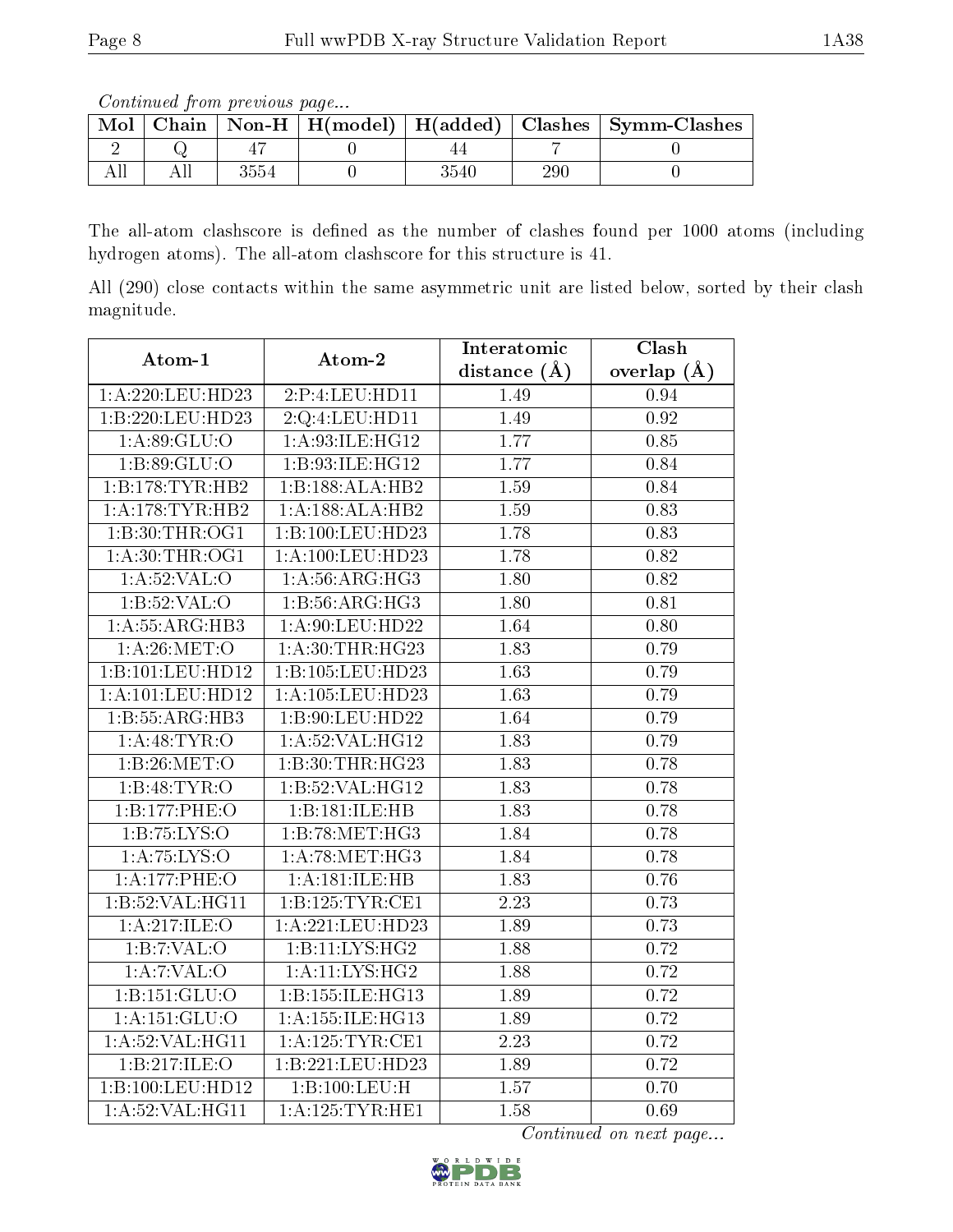| Continued from previous page      |                              | Interatomic      | Clash           |
|-----------------------------------|------------------------------|------------------|-----------------|
| Atom-1                            | Atom-2                       | distance $(\AA)$ | overlap $(\AA)$ |
| 1: A: 100: LEU:H                  | 1:A:100:LEU:HD12             | 1.57             | 0.69            |
| 1:B:220:LEU:CD2                   | 2:Q:4:LEU:HD11               | 2.22             | 0.69            |
| 1:B:116:VAL:HG23                  | 1:B:152:ALA:HB1              | 1.75             | 0.69            |
| 1:A:220:LEU:CD2                   | 2:P:4:LEU:HD11               | 2.22             | 0.68            |
| 1:A:116:VAL:HG23                  | 1:A:152:ALA:HB1              | 1.75             | 0.68            |
| 1:B:52:VAL:H <sub>G11</sub>       | 1:B:125:TYR:HE1              | 1.58             | 0.68            |
| 1:B:115:LYS:O                     | 1:B:119:LEU:HD12             | 1.95             | 0.67            |
| 1:A:115:LYS:O                     | 1:A:119:LEU:HD12             | 1.95             | 0.67            |
| 1: A:58: SER:O                    | 1: A:62: VAL: HG12           | 1.95             | 0.66            |
| 1: B:58: SER:O                    | 1:B:62:VAL:HG12              | 1.95             | 0.66            |
| 1:B:165:PRO:HG3                   | 1:B:213:ASP:HB2              | 1.77             | 0.66            |
| 1:B:173:ASN:O                     | 1:B:176:VAL:HG12             | 1.96             | 0.66            |
| 1:A:173:ASN:O                     | 1:A:176:VAL:HG12             | 1.96             | 0.66            |
| 1: A: 101: LEU: CD1               | 1:A:105:LEU:HD23             | 2.25             | 0.65            |
| 1:B:101:LEU:CD1                   | 1:B:105:LEU:HD23             | 2.25             | 0.65            |
| 1:A:165:PRO:HG3                   | 1: A:213: ASP:HB2            | 1.77             | 0.65            |
| 1:B:22:MET:SD                     | 1:B:47:ALA:HB2               | 2.38             | 0.64            |
| 1:B:43:LEU:O                      | 1:B:46:VAL:H <sub>G12</sub>  | 1.98             | 0.64            |
| 1:B:45:SER:HG                     | 1:B:117:PHE:HZ               | 1.46             | 0.63            |
| 1:A:101:LEU:HA                    | 1: A: 105: LEU: HB2          | 1.81             | 0.63            |
| 1:A:35:GLU:OE1                    | 1: A:35: GLU:HA              | 1.99             | 0.63            |
| 1: A:22:MET:SD                    | 1:A:47:ALA:HB2               | 2.38             | 0.63            |
| 2:P:1:TRP:HD1                     | 2:P:2:LEU:H                  | 1.46             | 0.63            |
| 1:B:101:LEU:HA                    | 1:B:105:LEU:HB2              | 1.81             | 0.63            |
| 1:A:185:PRO:O                     | 1: A: 189: CYS: SG           | 2.55             | 0.62            |
| 1:A:143:ASP:O                     | 1: A:147: GLN: HG3           | 2.00             | $0.62\,$        |
| 1:B:101:LEU:HD21                  | 1:B:121:MET:HG2              | 1.80             | 0.62            |
| 1:A:43:LEU:O                      | 1: A:46: VAL:HG12            | 1.98             | 0.62            |
| 1:A:192:ALA:HB1                   | 1:A:225:LEU:HD11             | 1.82             | 0.62            |
| 1:B:143:ASP:O                     | 1:B:147:GLN:HG3              | 2.00             | 0.62            |
| 1:B:59:TRP:HE1                    | 1:B:87:GLU:HG3               | 1.65             | 0.62            |
| 1:A:101:LEU:HD21                  | 1: A: 121: MET:HG2           | 1.80             | 0.61            |
| 1: A:59:TRP:HE1                   | 1:A:87:GLU:HG3               | 1.65             | 0.61            |
| 1:B:192:ALA:HB1                   | 1:B:225:LEU:HD11             | 1.82             | 0.61            |
| 1: A:94: CYS:O                    | 1: A:98: LEU: HB2            | 2.00             | 0.61            |
| 1: B: 94: CYS:O                   | 1:B:98:LEU:HB2               | 2.00             | 0.61            |
| 2:Q:1:TRP:HD1                     | 2:Q:2:LEU:H                  | 1.47             | 0.61            |
| 1:B:35:GLU:HA                     | 1:B:35:GLU:OE1               | 1.99             | 0.61            |
| 1:B:66:GLU:HB2                    | 1:B:79:ALA:HB1               | 1.81             | 0.61            |
| 1:B:185:PRO:O                     | 1:B:189:CYS:SG               | $2.55\,$         | 0.61            |
| $1:A:201:\overline{\text{ALA}:O}$ | $1:\overline{A:202:GLU:HB2}$ | 2.01             | 0.61            |

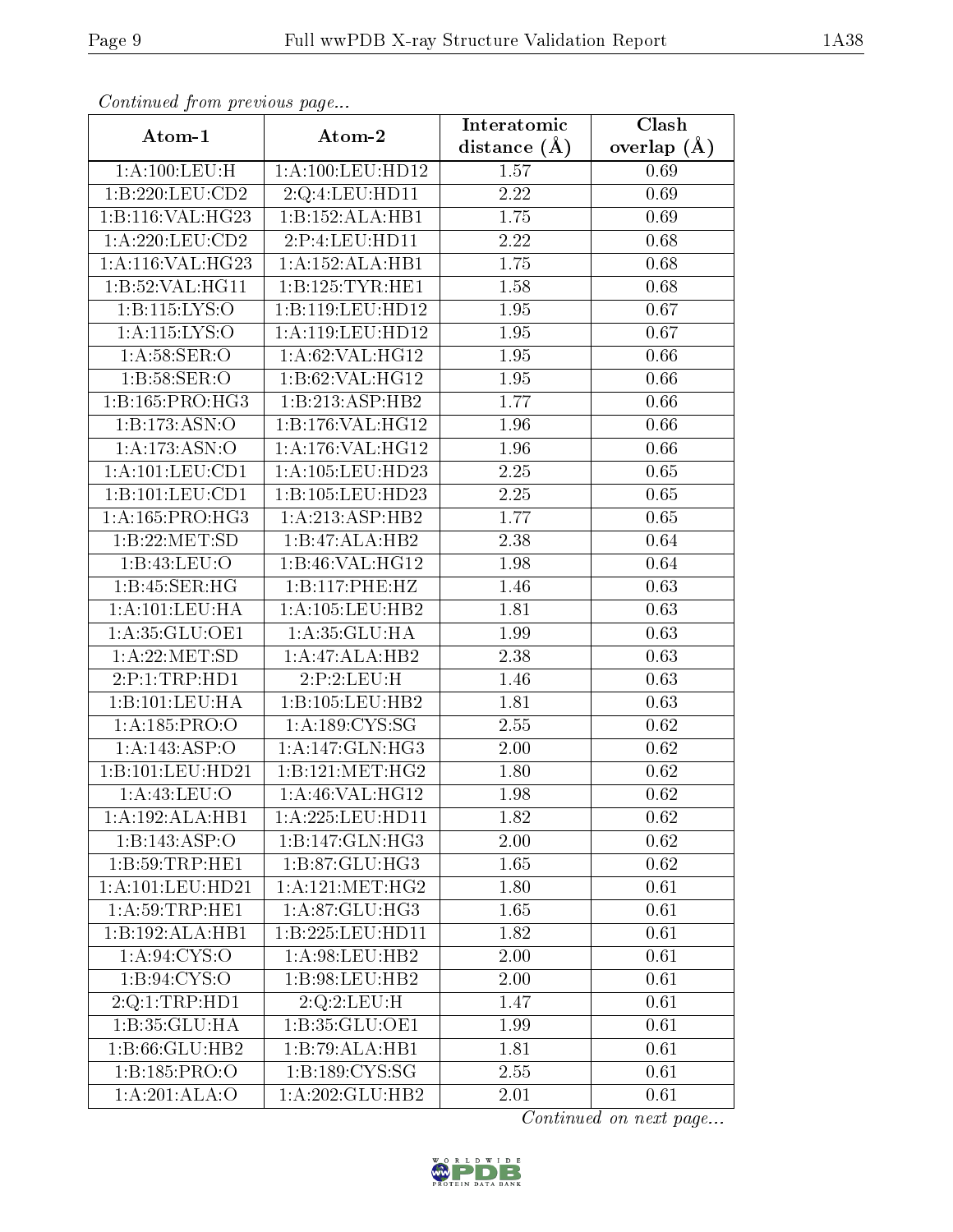| Continuea from previous page<br>Clash<br>Interatomic |                      |                  |               |  |
|------------------------------------------------------|----------------------|------------------|---------------|--|
| Atom-1                                               | Atom-2               | distance $(\AA)$ | overlap $(A)$ |  |
| 1:A:116:VAL:HA                                       | 1:A:152:ALA:HB1      | 1.83             | 0.61          |  |
| 1: A:66: GLU:HB2                                     | 1:A:79:ALA:HB1       | 1.81             | 0.61          |  |
| 1:B:116:VAL:HA                                       | 1:B:152:ALA:HB1      | 1.83             | 0.61          |  |
| 1: A:51: VAL:HG13                                    | 1:A:55:ARG:NH1       | 2.17             | 0.59          |  |
| 1:A:124:ASP:O                                        | 1:A:127:ARG:HB3      | 2.03             | 0.59          |  |
| 1:A:216:LEU:O                                        | 1:A:220:LEU:HD13     | 2.03             | 0.59          |  |
| 1:B:201:ALA:O                                        | 1:B:202:GLU:HB2      | 2.01             | 0.59          |  |
| 1:B:51:VAL:HG13                                      | 1:B:55:ARG:NH1       | 2.17             | 0.59          |  |
| 1:B:124:ASP:O                                        | 1:B:127:ARG:HB3      | 2.03             | 0.59          |  |
| 1:B:192:ALA:CB                                       | 1:B:225:LEU:HD11     | 2.33             | 0.59          |  |
| 1:B:216:LEU:O                                        | 1:B:220:LEU:HD13     | 2.02             | 0.59          |  |
| 1:A:45:SER:HG                                        | 1:A:117:PHE:HZ       | 1.49             | 0.58          |  |
| 1: A: 169: GLY: HA3                                  | 2:P:2:LEU:HD11       | 1.84             | 0.58          |  |
| 1:A:192:ALA:CB                                       | 1: A: 225: LEU: HD11 | 2.33             | 0.58          |  |
| 1:B:162:PRO:C                                        | 1:B:164:HIS:H        | 2.07             | 0.58          |  |
| 1:B:169:GLY:HA3                                      | 2:Q:2:LEU:HD11       | 1.84             | 0.58          |  |
| 1:B:101:LEU:HD21                                     | 1:B:121:MET:HB3      | 1.86             | 0.58          |  |
| 1:B:213:ASP:O                                        | 1:B:217:ILE:HG13     | 2.04             | 0.58          |  |
| 1: A:8: GLN: HE21                                    | 1:B:78:MET:HE2       | 1.69             | 0.58          |  |
| 1: A:30:THR:C                                        | 1: A:32: GLN:H       | 2.07             | 0.57          |  |
| 1:B:73:GLU:O                                         | 1:B:76:GLN:HB3       | 2.04             | 0.57          |  |
| 1:A:101:LEU:HD21                                     | 1:A:121:MET:HB3      | 1.86             | 0.57          |  |
| 1: A: 139: LYS: HA                                   | 1:A:142:VAL:HG12     | 1.86             | 0.57          |  |
| 1:A:163:THR:O                                        | 1: A: 163: THR: HG22 | 2.05             | 0.57          |  |
| 1:A:38:ASN:HA                                        | 1:A:41:ARG:HB3       | 1.87             | 0.57          |  |
| 1:B:87:GLU:HG2                                       | 1:B:132:VAL:HG13     | 1.87             | 0.57          |  |
| 1:A:162:PRO:C                                        | 1:A:164:HIS:H        | 2.07             | 0.56          |  |
| 1:A:73:GLU:O                                         | 1:A:76:GLN:HB3       | 2.04             | 0.56          |  |
| 1:A:213:ASP:O                                        | 1: A:217: ILE: HG13  | 2.04             | 0.56          |  |
| 1:B:38:ASN:HA                                        | 1:B:41:ARG:HB3       | 1.87             | 0.56          |  |
| 1:A:129:LEU:HB3                                      | 1: A:141: ILE: HG21  | 1.87             | 0.56          |  |
| 1:B:212:LYS:O                                        | 1:B:215:THR:HB       | 2.06             | 0.56          |  |
| 1: A:87: GLU:HG2                                     | 1: A: 132: VAL: HG13 | 1.87             | 0.56          |  |
| 1: A: 150: GLN: O                                    | 1: A:150: GLN: HG3   | 2.05             | 0.56          |  |
| 1: B:30:THR:C                                        | 1:B:32:GLN:H         | 2.07             | 0.56          |  |
| 1:B:163:THR:HG22                                     | 1:B:163:THR:O        | 2.05             | 0.56          |  |
| 1:B:139:LYS:HA                                       | 1:B:142:VAL:HG12     | 1.86             | 0.56          |  |
| 1:A:212:LYS:O                                        | 1: A:215:THR:HB      | 2.06             | 0.56          |  |
| 1:B:129:LEU:HB3                                      | 1:B:141:ILE:HG21     | 1.87             | 0.55          |  |
| 1:B:150:GLN:O                                        | 1:B:150:GLN:HG3      | 2.05             | 0.55          |  |
| 1: B:59: TRP: NE1                                    | 1:B:87:GLU:HG3       | 2.22             | 0.55          |  |

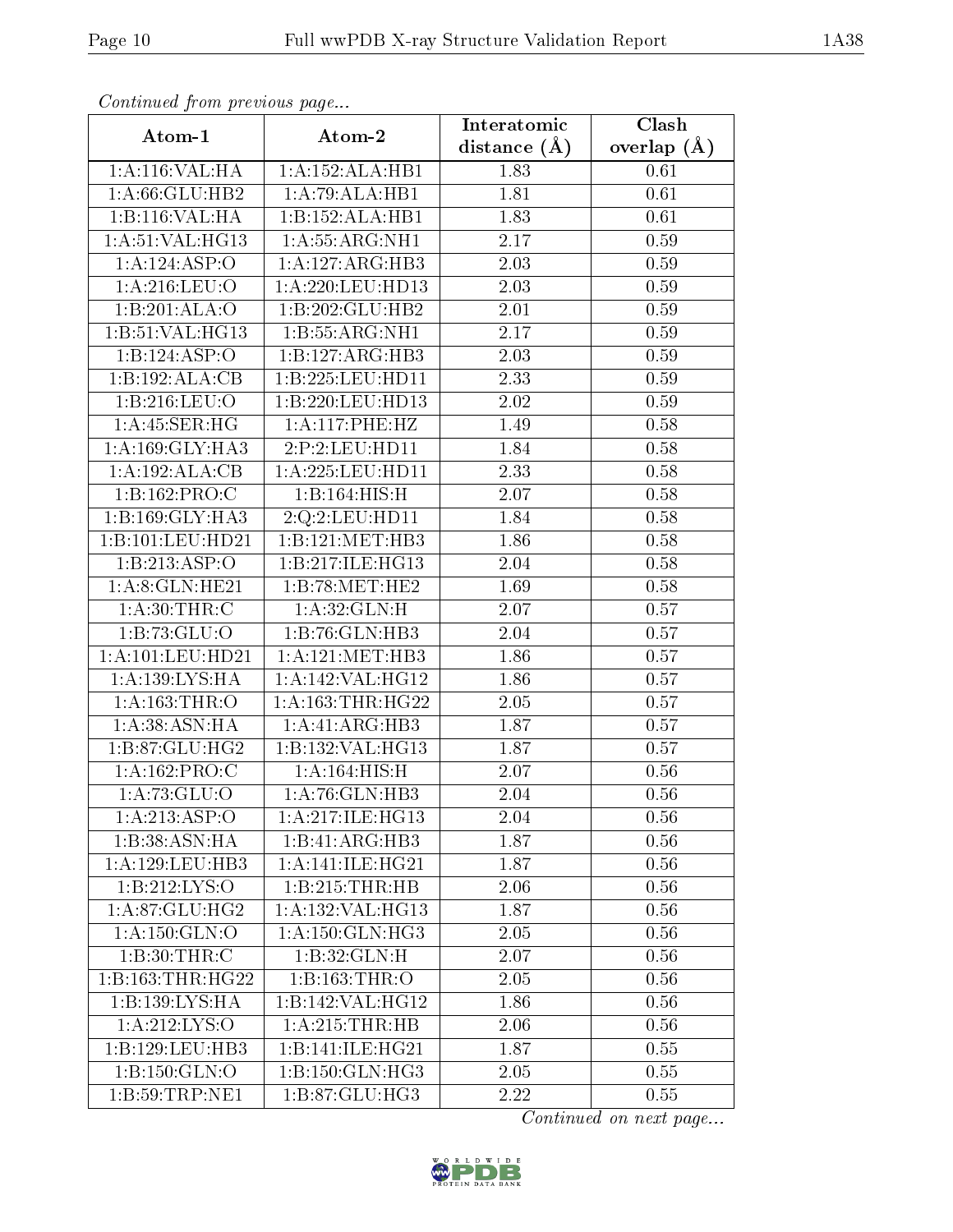| Continuea from previous page<br>Clash<br>Interatomic |                      |                   |               |  |  |
|------------------------------------------------------|----------------------|-------------------|---------------|--|--|
| Atom-1                                               | Atom-2               | distance $(A)$    | overlap $(A)$ |  |  |
| 1:B:170:LEU:HD12                                     | 1:B:174:PHE:HB2      | 1.88              | 0.54          |  |  |
| 1:A:170:LEU:HD12                                     | 1:A:174:PHE:HB2      | 1.88              | 0.54          |  |  |
| 1: A:59:TRP:NE1                                      | 1: A:87: GLU:HG3     | 2.22              | 0.53          |  |  |
| $1:A:12\overline{4:ASP:HA}$                          | 1: A:149: TYR:OH     | 2.08              | 0.53          |  |  |
| 1: A: 162: PRO: O                                    | 1:A:168:LEU:HD13     | 2.08              | 0.53          |  |  |
| 1:B:168:LEU:HB3                                      | 1:B:217:ILE:HG21     | 1.90              | 0.53          |  |  |
| 1:B:124:ASP:HA                                       | 1: B:149: TYR: OH    | 2.08              | 0.53          |  |  |
| 1: A: 168: LEU: HB3                                  | 1: A:217: ILE: HG21  | 1.90              | 0.53          |  |  |
| 1:B:169:GLY:O                                        | 1:B:172:LEU:HB3      | 2.08              | 0.53          |  |  |
| 1:B:162:PRO:O                                        | 1:B:168:LEU:HD13     | 2.08              | 0.53          |  |  |
| 1:B:116:VAL:HG21                                     | 1:B:156:SER:HB3      | 1.91              | 0.52          |  |  |
| 1:B:87:GLU:CD                                        | 1:B:132:VAL:HG13     | 2.30              | 0.52          |  |  |
| 1: A:126: TYR: CD1                                   | 1:A:144:GLN:HB3      | 2.45              | 0.52          |  |  |
| 1:B:126:TYR:CE1                                      | 1:B:144:GLN:HB3      | 2.45              | 0.52          |  |  |
| 1:A:87:GLU:HG2                                       | 1: A: 132: VAL: CG1  | 2.40              | 0.52          |  |  |
| 1: A:87: GLU:CD                                      | 1: A: 132: VAL: HG13 | 2.30              | 0.52          |  |  |
| 1:B:87:GLU:HG2                                       | 1:B:132:VAL:CG1      | 2.40              | 0.52          |  |  |
| 1: A:116: VAL:HG21                                   | 1: A: 156: SER: HB3  | 1.91              | 0.52          |  |  |
| 1: A:126:TYR:CE1                                     | 1:A:144:GLN:HB3      | $\overline{2.45}$ | 0.52          |  |  |
| 1: A: 169: GLY:O                                     | 1:A:172:LEU:HB3      | 2.09              | 0.52          |  |  |
| 1: A:61: VAL:HG13                                    | 1:A:62:VAL:H         | 1.75              | 0.52          |  |  |
| 1:B:61:VAL:HG13                                      | 1:B:62:VAL:H         | 1.75              | 0.52          |  |  |
| 1: B:87: GLU:CG                                      | 1:B:132:VAL:HG13     | 2.40              | 0.52          |  |  |
| 1: A: 125: TYR: HA                                   | 1: A:128:TYR:CD2     | 2.45              | 0.52          |  |  |
| 1:A:87:GLU:CG                                        | 1:A:132:VAL:HG13     | 2.40              | 0.52          |  |  |
| 1:B:126:TYR:CD1                                      | 1:B:144:GLN:HB3      | 2.45              | 0.52          |  |  |
| 1:B:109:ALA:HB1                                      | 1:B:114:SER:HB2      | 1.93              | 0.51          |  |  |
| 1: A:98:LEU:HD11                                     | 1: A:126: TYR: CD2   | 2.46              | 0.51          |  |  |
| 1:B:98:LEU:HD11                                      | 1: B: 126: TYR: CD2  | 2.46              | 0.51          |  |  |
| 1:A:14:GLU:HB2                                       | 1: A:22: MET:SD      | 2.51              | 0.51          |  |  |
| 1:B:14:GLU:HB2                                       | 1:B:22:MET:SD        | 2.51              | 0.50          |  |  |
| 1:A:109:ALA:HB1                                      | 1: A:114: SER: HB2   | 1.93              | 0.50          |  |  |
| 1: B: 125: TYR: HA                                   | 1:B:128:TYR:CD2      | 2.45              | 0.50          |  |  |
| 1:A:8:GLN:CD                                         | 1:B:75:LYS:HD2       | 2.31              | 0.50          |  |  |
| 1:B:14:GLU:C                                         | 1:B:16:ALA:H         | 2.15              | 0.50          |  |  |
| 1:B:153:PHE:O                                        | 1: B: 157: LYS: HB2  | 2.12              | 0.50          |  |  |
| 1: A:14: GLU: C                                      | 1:A:16:ALA:H         | 2.15              | 0.49          |  |  |
| 1: A:178:TYR:HD1                                     | 1:A:184:SER:HB3      | 1.77              | 0.49          |  |  |
| 1:A:192:ALA:O                                        | 1: A:196: PHE:HB3    | 2.13              | 0.49          |  |  |
| 1: A:76: GLN:O                                       | 1:A:79:ALA:HB3       | 2.13              | 0.49          |  |  |
| 1:A:152:ALA:HA                                       | 1:A:155:ILE:HB       | 1.94              | 0.49          |  |  |

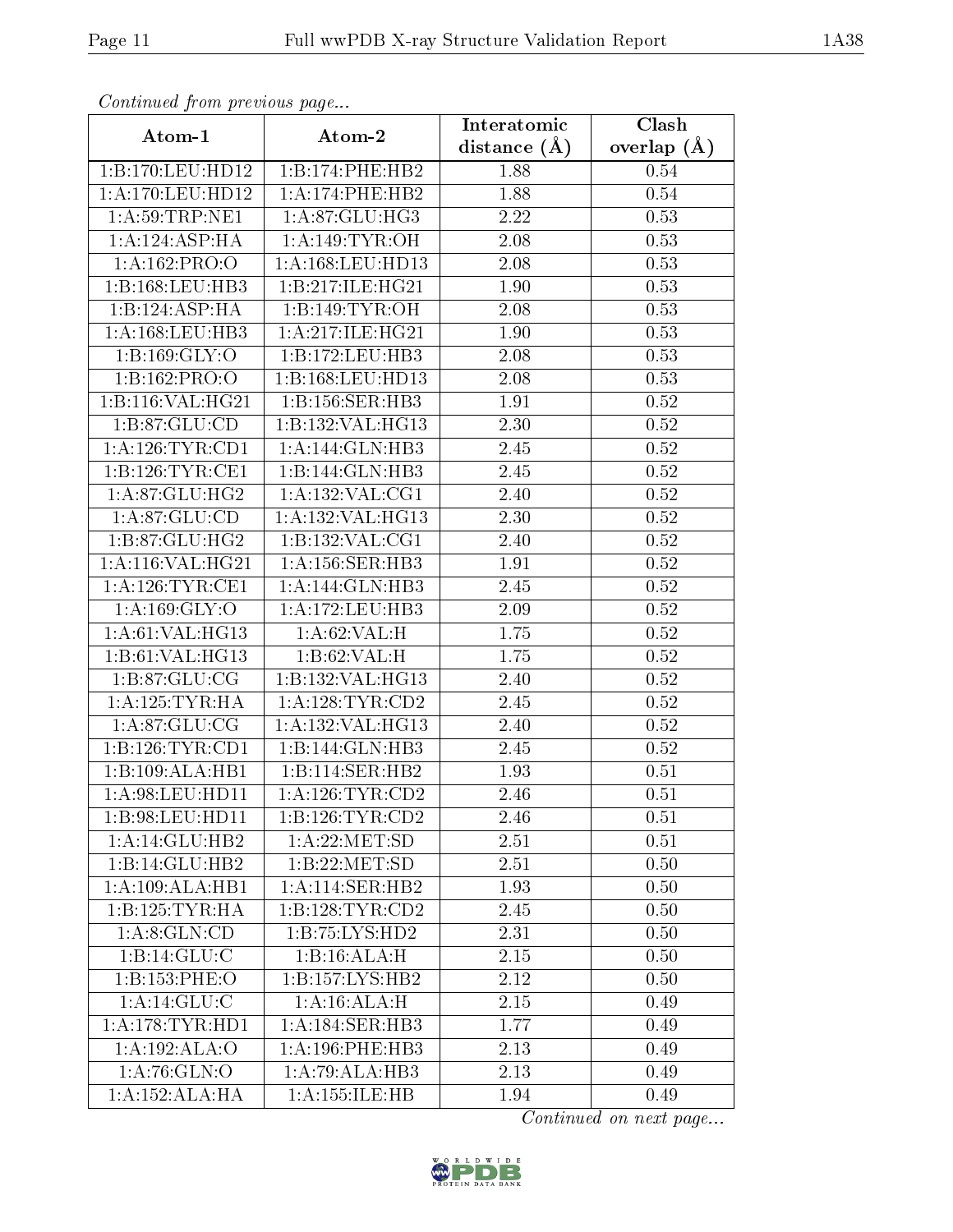| Continued from previous page     |                                                   | Interatomic    | Clash           |
|----------------------------------|---------------------------------------------------|----------------|-----------------|
| Atom-1                           | Atom-2                                            | distance $(A)$ | overlap $(\AA)$ |
| 1:B:76:GLN:O                     | 1:B:79:ALA:HB3                                    | 2.13           | 0.49            |
| 1:B:162:PRO:O                    | 1:B:168:LEU:HD22                                  | 2.13           | 0.48            |
| 1:B:173:ASN:HA                   | 1:B:176:VAL:HG12                                  | 1.95           | 0.48            |
| 1: A:45: SER:O                   | 1: A:49: LYS: HB3                                 | 2.14           | 0.48            |
| 1: A:8: GLN: HE21                | 1:B:78:MET:CE                                     | 2.26           | 0.48            |
| 1: A:220: LEU:H                  | 1: A: 220: LEU: CD1                               | 2.27           | 0.48            |
| 1:B:178:TYR:HDI                  | 1:B:184:SER:HB3                                   | 1.77           | 0.48            |
| 1:B:63:SER:O                     | 1:B:67:GLN:N                                      | 2.45           | 0.48            |
| 1: B: 45: SER: O                 | 1:B:49:LYS:HB3                                    | 2.14           | 0.48            |
| 1:B:152:ALA:HA                   | 1:B:155:ILE:HB                                    | 1.94           | 0.48            |
| 1:A:153:PHE:O                    | 1:A:157:LYS:HB2                                   | 2.12           | 0.48            |
| 1:B:213:ASP:HA                   | 1:B:216:LEU:HD12                                  | 1.96           | 0.48            |
| 1:B:223:ASP:O                    | 1:B:226:THR:HB                                    | 2.14           | 0.48            |
| 1:B:23:ALA:HB1                   | 1:B:48:TYR:CE2                                    | 2.49           | 0.48            |
| 1:B:172:LEU:O                    | 1:B:175:SER:HB3                                   | 2.14           | 0.48            |
| 1:B:221:LEU:O                    | 1:B:224:ASN:HB2                                   | 2.14           | 0.48            |
| 1:A:211:TYR:CD1                  | 1:A:212:LYS:N                                     | 2.82           | 0.47            |
| 1: A:63: SER:O                   | 1: A:67: GLN:N                                    | 2.45           | 0.47            |
| 1:B:192:ALA:O                    | 1:B:196:PHE:HB3                                   | 2.13           | 0.47            |
| 1:A:23:ALA:HB1                   | 1: A:48:TYR:CE2                                   | 2.49           | 0.47            |
| 1:A:117:PHE:HB2                  | 1: A: 166: ILE: HD11                              | 1.96           | 0.47            |
| 1:A:213:ASP:HA                   | 1:A:216:LEU:HD12                                  | 1.96           | 0.47            |
| 1:A:162:PRO:O                    | 1: A: 168: LEU: HD22                              | 2.13           | 0.47            |
| 1: B:61: VAL:HG13                | 1:B:62:VAL:N                                      | 2.29           | 0.47            |
| 1:A:173:ASN:HA                   | 1:A:176:VAL:HG12                                  | 1.95           | 0.47            |
| 1:A:221:LEU:O                    | 1:A:224:ASN:HB2                                   | 2.14           | 0.47            |
| 1:B:220:LEU:CD1                  | 1:B:220:LEU:H                                     | 2.27           | 0.47            |
| 1:A:172:LEU:O                    | 1:A:175:SER:HB3                                   | 2.14           | 0.47            |
| 1:B:117:PHE:HB2                  | 1:B:166:ILE:HD11                                  | 1.96           | 0.47            |
| 1:B:211:TYR:CD1                  | 1:B:212:LYS:N                                     | 2.82           | 0.47            |
| 2:P:1:TRP:CD1                    | 2:P:2:LEU:N                                       | 2.80           | 0.47            |
| 1:A:217:ILE:O                    | 1:A:221:LEU:CD2                                   | 2.61           | 0.47            |
| 2:Q:1:TRP:CD1                    | $2:Q:2:\overline{\text{LEU}}:\overline{\text{N}}$ | 2.80           | 0.46            |
| 1:A:220:LEU:N                    | 1:A:220:LEU:CD1                                   | 2.78           | $0.46\,$        |
| 1:B:220:LEU:N                    | 1:B:220:LEU:CD1                                   | 2.78           | 0.46            |
| 1:A:223:ASP:O                    | 1:A:226:THR:HB                                    | 2.14           | 0.46            |
| 1: A:61: VAL:HG13                | 1: A:62:VAL: N                                    | 2.29           | 0.46            |
| $1:A:169:$ GLY: $H\overline{A3}$ | 2:P:2:LEU:CD1                                     | 2.46           | 0.46            |
| 1:B:217:ILE:O                    | 1:B:221:LEU:CD2                                   | 2.61           | 0.46            |
| 1: A:82:TYR:O                    | 1: A:86: ILE: HG13                                | 2.16           | 0.45            |
| 1:B:31:GLU:HA                    | 1:B:104:PHE:CZ                                    | 2.51           | 0.45            |

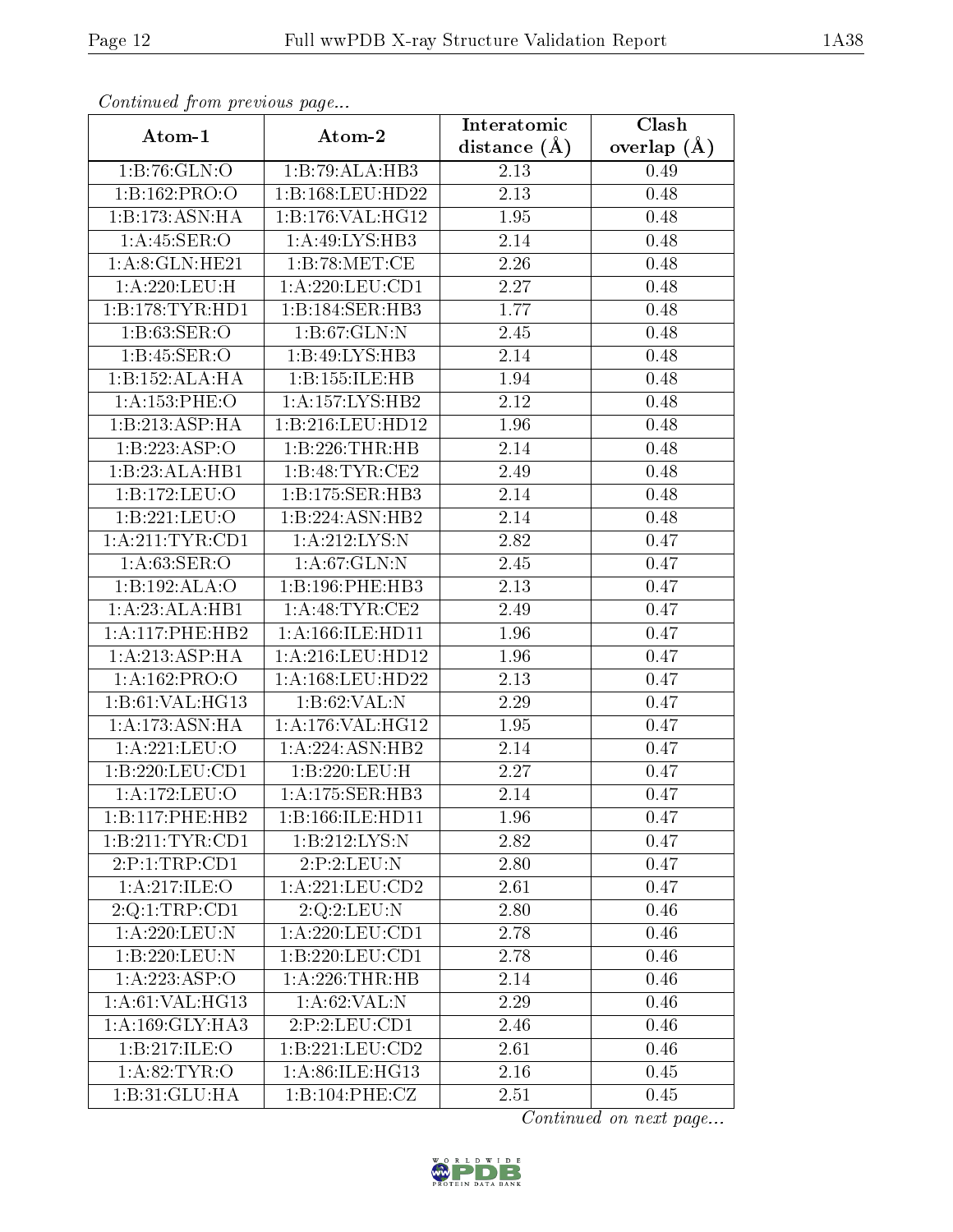| Continuea from previous page<br>Clash<br>Interatomic |                      |                   |                 |  |
|------------------------------------------------------|----------------------|-------------------|-----------------|--|
| Atom-1                                               | Atom-2               | distance $(A)$    | overlap $(\AA)$ |  |
| 1:B:145:SER:HB3                                      | 1:B:177:PHE:CE1      | 2.51              | 0.45            |  |
| 2:Q:2:LEU:HG                                         | 2:Q:3:ASP:N          | $\overline{2.31}$ | 0.45            |  |
| 1: A:31: GLU: HA                                     | 1:A:104:PHE:CZ       | 2.51              | 0.45            |  |
| 1:A:27:LYS:HA                                        | 1:A:100:LEU:HD21     | 1.98              | 0.45            |  |
| 1: A:116: VAL: HA                                    | 1:A:152:ALA:CB       | 2.47              | 0.45            |  |
| 1:B:37:SER:HB3                                       | 1:B:40:GLU:HG3       | 1.98              | 0.45            |  |
| 1:B:82:TYR:O                                         | 1:B:86:ILE:HG13      | 2.16              | 0.45            |  |
| 1:B:92:ASP:O                                         | 1:B:96:ASP:HB2       | 2.17              | 0.45            |  |
| 1:A:37:SER:HB3                                       | 1: A:40: GLU:HG3     | 1.98              | 0.45            |  |
| 1:B:101:LEU:HD21                                     | 1: B: 121: MET: CG   | 2.44              | 0.45            |  |
| 1:A:145:SER:HB3                                      | 1: A:177:PHE:CE1     | 2.51              | 0.45            |  |
| 1: A:1: MET:O                                        | 1:A:2:ASP:HB3        | 2.17              | 0.45            |  |
| 1:A:119:LEU:HD13                                     | 1: A: 155: ILE: HD12 | 1.98              | 0.45            |  |
| 1:A:92:ASP:O                                         | 1: A:96: ASP:HB2     | 2.16              | 0.45            |  |
| 1:B:27:LYS:HA                                        | 1:B:100:LEU:HD21     | 1.98              | 0.45            |  |
| 1:A:101:LEU:HD12                                     | 1: A:101:LEV:HA      | 1.75              | 0.44            |  |
| 1: A:211:TYR:C                                       | 1: A:211:TYR:CD1     | 2.90              | 0.44            |  |
| 1:A:101:LEU:HD21                                     | 1: A:121: MET:CB     | 2.47              | 0.44            |  |
| 1:A:101:LEU:HD21                                     | 1: A: 121: MET: CG   | 2.44              | 0.44            |  |
| 1:B:171:ALA:O                                        | 1:B:175:SER:HB2      | 2.18              | 0.44            |  |
| 1:B:1:MET:O                                          | 1:B:2:ASP:HB3        | 2.17              | 0.44            |  |
| 1:B:211:TYR:CD1                                      | 1:B:211:TYR:C        | 2.90              | 0.44            |  |
| 1: A:30:THR:HG22                                     | 1:A:36:LEU:HD21      | 2.00              | 0.44            |  |
| 2:P:2:LEU:HG                                         | 2:P:3:ASP:N          | 2.31              | 0.44            |  |
| 1: A:142:VAL:HG23                                    | 1: A:181: ILE: CG2   | 2.48              | 0.44            |  |
| 1:A:119:LEU:HD22                                     | 1:A:151:GLU:HB3      | 1.99              | 0.44            |  |
| 1:A:171:ALA:O                                        | 1:A:175:SER:HB2      | 2.18              | 0.44            |  |
| 1: A:211:TYR:C                                       | 1:A:211:TYR:HD1      | 2.21              | 0.44            |  |
| 1:B:45:SER:OG                                        | 1:B:117:PHE:HZ       | 2.01              | 0.44            |  |
| 1:A:46:VAL:HG13                                      | 1:A:47:ALA:N         | 2.33              | 0.44            |  |
| 1:B:119:LEU:HD22                                     | 1: B: 151: GLU: HB3  | 1.98              | 0.44            |  |
| 1:B:142:VAL:H G <sub>23</sub>                        | 1:B:181:ILE:CG2      | 2.48              | 0.44            |  |
| 1:B:119:LEU:HD13                                     | 1:B:155:ILE:HD12     | 1.98              | 0.44            |  |
| 1: A:59:TRP:CE2                                      | 1:A:132:VAL:HG22     | 2.52              | 0.44            |  |
| 1:B:46:VAL:H <sub>G13</sub>                          | 1:B:47:ALA:N         | 2.33              | 0.44            |  |
| 1:B:169:GLY:HA3                                      | 2:Q:2:LEU:CD1        | 2.46              | 0.43            |  |
| 1:B:116:VAL:HA                                       | 1:B:152:ALA:CB       | 2.47              | 0.43            |  |
| 1:B:59:TRP:CE2                                       | 1:B:132:VAL:HG22     | 2.52              | 0.43            |  |
| 1:B:101:LEU:HD21                                     | 1: B: 121: MET: CB   | 2.47              | 0.43            |  |
| 1: A:174:PHE:CD1                                     | 1:A:174:PHE:O        | 2.72              | 0.43            |  |
| 1: B:33: GLY:O                                       | 1:B:34:ALA:O         | 2.37              | 0.43            |  |

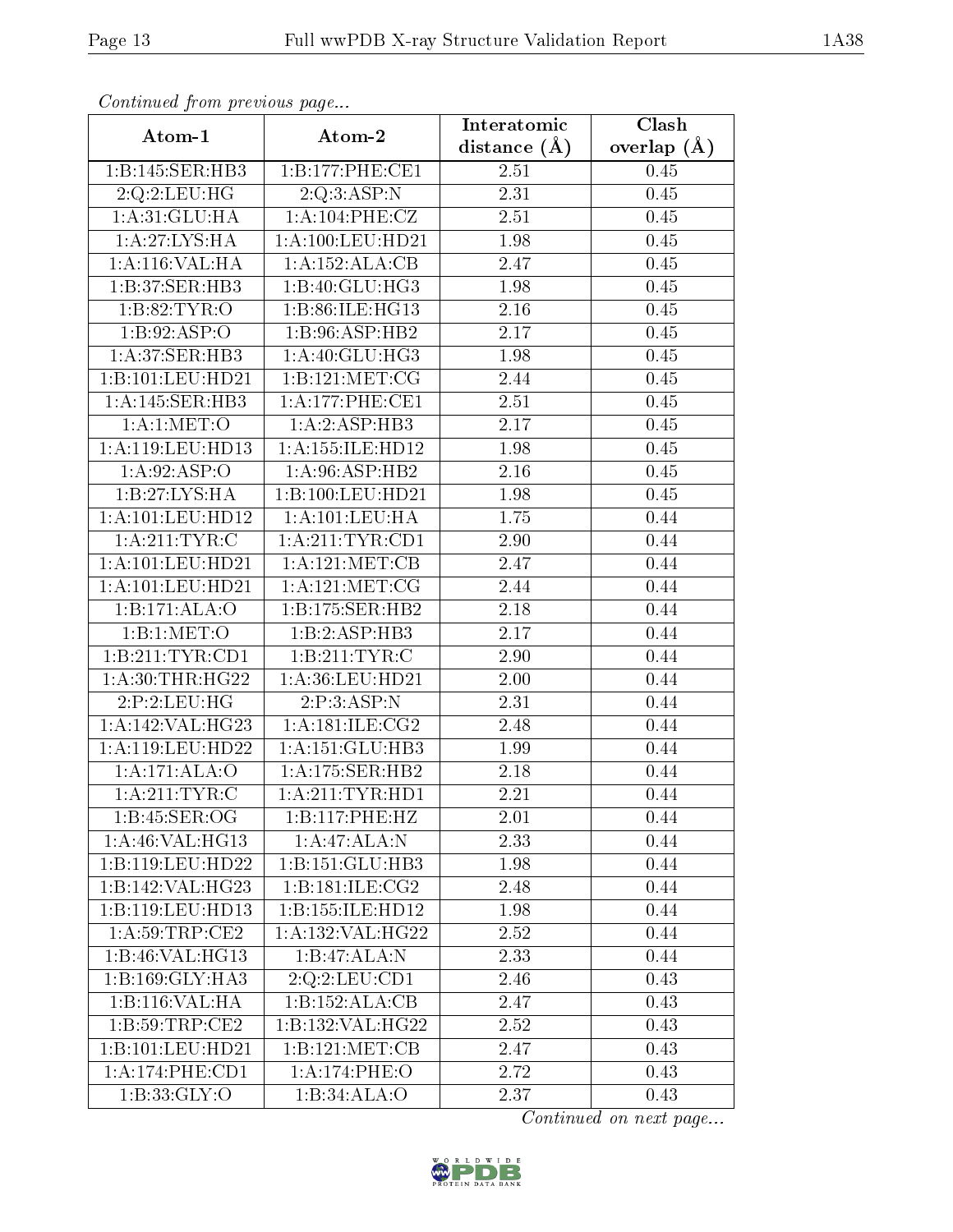| Continuatu from previous page        |                              | Interatomic    | $\overline{\text{Clash}}$ |
|--------------------------------------|------------------------------|----------------|---------------------------|
| Atom-1                               | Atom-2                       | distance $(A)$ | overlap $(A)$             |
| 1: B:96: ASP:O                       | 1:B:100:LEU:CD1              | 2.67           | 0.43                      |
| 1:B:30:THR:HG22                      | 1:B:36:LEU:HD21              | 2.00           | 0.43                      |
| 1:A:12:LEU:HG                        | 1:B:82:TYR:HD2               | 1.82           | 0.43                      |
| 1:A:142:VAL:O                        | 1:A:177:PHE:HZ               | 2.02           | 0.43                      |
| 1:B:142:VAL:O                        | 1:B:177:PHE:HZ               | 2.02           | 0.43                      |
| 1: A:96: ASP:O                       | 1: A: 100: LEU: CD1          | 2.67           | 0.43                      |
| 1: A:178: TYR:O                      | 1:A:183:ASN:N                | 2.52           | 0.43                      |
| 1:B:211:TYR:HD1                      | 1:B:211:TYR:C                | 2.21           | 0.42                      |
| 1: A: 119: LEU: CD2                  | 1: A:151: GLU:HB3            | 2.49           | 0.42                      |
| 1: A:220: LEU:H                      | 1: A:220: LEU: HD13          | 1.85           | 0.42                      |
| 1:B:119:LEU:CD2                      | 1:B:151:GLU:HB3              | 2.49           | 0.42                      |
| 1:B:174:PHE:CD1                      | 1:B:174:PHE:O                | 2.72           | 0.42                      |
| 1:A:174:PHE:HD1                      | 1:A:174:PHE:O                | 2.02           | 0.42                      |
| 1: A:196:PHE:O                       | 1:A:199:ALA:HB3              | 2.19           | 0.42                      |
| 1:B:196:PHE:O                        | 1:B:199:ALA:HB3              | 2.19           | 0.42                      |
| 1: A:46: VAL:CG1                     | 1:A:47:ALA:N                 | 2.83           | 0.42                      |
| 1: B: 85: LYS:O                      | 1:B:89:GLU:HG3               | 2.20           | 0.42                      |
| 1:B:174:PHE:HD1                      | 1:B:174:PHE:O                | 2.02           | 0.42                      |
| 1:B:221:LEU:O                        | 1:B:225:LEU:HD13             | 2.20           | 0.42                      |
| 1:A:162:PRO:C                        | 1: A:164: HIS:N              | 2.72           | 0.42                      |
| 1:A:162:PRO:HG3                      | 1: A:167: ARG: CZ            | 2.50           | 0.42                      |
| 1:B:162:PRO:HG3                      | 1:B:167:ARG:CZ               | 2.50           | 0.42                      |
| 1: B: 179: TYR: CD1                  | 1:B:179:TYR:C                | 2.93           | 0.42                      |
| 1: A: 33: GLY: O                     | 1:A:34:ALA:O                 | 2.37           | 0.42                      |
| 1:B:220:LEU:HD13                     | 1:B:220:LEU:H                | 1.85           | 0.42                      |
| 1:A:164:HIS:HA                       | 1:A:165:PRO:HD2              | 1.76           | 0.42                      |
| 1:A:221:LEU:O                        | 1:A:225:LEU:HD13             | 2.20           | 0.42                      |
| 1:B:126:TYR:HDI                      | 1:B:141:ILE:HG23             | 1.85           | 0.42                      |
| 1:B:165:PRO:CB                       | 1:B:217:ILE:HD11             | 2.50           | 0.42                      |
| $1:B:46:V\overline{\mathrm{AL:CG1}}$ | 1:B:47:ALA:N                 | 2.83           | 0.41                      |
| 1: A: 165: PRO:CB                    | 1:A:217:ILE:HD11             | 2.50           | 0.41                      |
| 1:B:178:TYR:O                        | 1:B:183:ASN:N                | 2.52           | 0.41                      |
| 1: A: 45: SER: OG                    | 1:A:117:PHE:HZ               | 2.01           | 0.41                      |
| 1: A:126:TYR:HD1                     | 1: A:141: ILE:HG23           | 1.85           | 0.41                      |
| 1:A:179:TYR:C                        | 1: A:179:TYR:CD1             | 2.93           | 0.41                      |
| 1:A:221:LEU:O                        | 1: A: 225: LEU: CD1          | 2.68           | 0.41                      |
| 1:B:221:LEU:O                        | 1:B:225:LEU:CD1              | 2.68           | 0.41                      |
| 1: B:219: GLN:O                      | $1:B:222:AR\overline{G:HB3}$ | 2.21           | 0.41                      |
| 1: A:85: LYS:O                       | 1:A:89:GLU:HG3               | 2.20           | 0.41                      |
| 1: A:210: SER:O                      | 1: A:211:TYR:HB2             | 2.21           | 0.41                      |
| 1:B:162:PRO:C                        | 1:B:164:HIS:N                | 2.72           | 0.41                      |

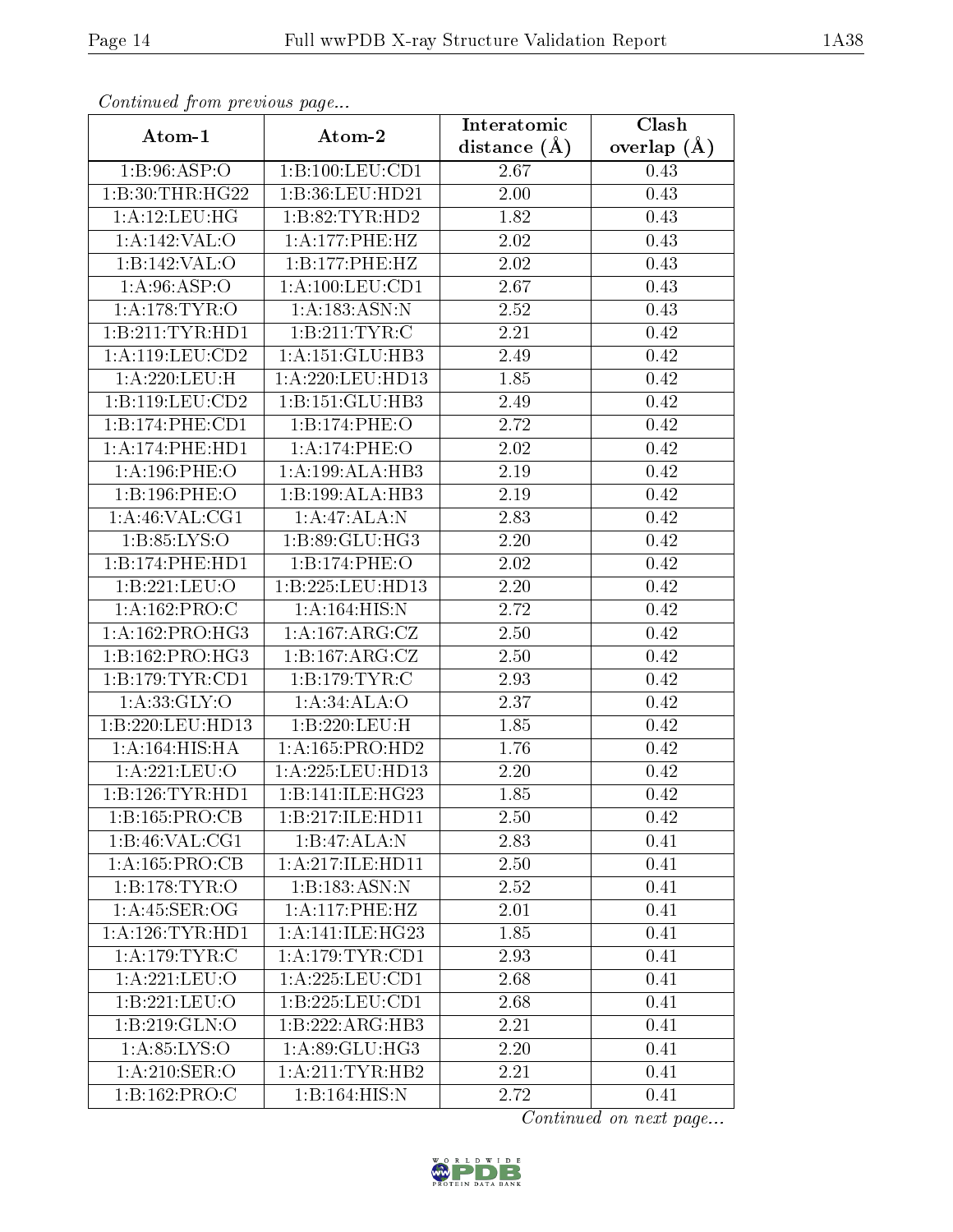| Atom-1            | Atom-2              | Interatomic<br>distance $(A)$ | Clash<br>overlap $(A)$ |
|-------------------|---------------------|-------------------------------|------------------------|
| 1: B:210: SER:O   | 1:B:211:TYR:HB2     | 2.21                          | 0.41                   |
| 1:A:12:LEU:HG     | 1: B:82: TYR:CD2    | 2.56                          | 0.41                   |
| 1:A:165:PRO:HB3   | 1:A:217:ILE:CD1     | 2.51                          | 0.41                   |
| 1:B:127:ARG:O     | 1:B:130:ALA:HB3     | 2.21                          | 0.41                   |
| 1:A:120:LYS:HB3   | 1: A: 120: LYS: HE2 | 1.94                          | 0.41                   |
| 1:B:165:PRO:HB3   | 1:B:217:ILE:CD1     | 2.51                          | 0.41                   |
| 1:B:38:ASN:O      | 1:B:41:ARG:HB3      | 2.21                          | 0.41                   |
| 1:B:105:LEU:HD12  | 1:B:105:LEU:HA      | 1.93                          | 0.40                   |
| 1: A: 225: LEU: N | 1:A:225:LEU:HD12    | 2.37                          | 0.40                   |
| 1:A:27:LYS:HA     | 1: A: 100: LEU: CD2 | 2.51                          | 0.40                   |
| 1:B:101:LEU:HA    | 1:B:101:LEU:HD12    | 1.76                          | 0.40                   |
| 1: B:31: GLU:HA   | 1: B: 104: PHE: CE2 | 2.57                          | 0.40                   |

There are no symmetry-related clashes.

### 5.3 Torsion angles (i)

#### 5.3.1 Protein backbone (i)

In the following table, the Percentiles column shows the percent Ramachandran outliers of the chain as a percentile score with respect to all X-ray entries followed by that with respect to entries of similar resolution.

The Analysed column shows the number of residues for which the backbone conformation was analysed, and the total number of residues.

| Mol            | Chain | Analysed        | Favoured  | Allowed     | Outliers         | Percentiles          |
|----------------|-------|-----------------|-----------|-------------|------------------|----------------------|
|                | А     | $210/245(86\%)$ | 152(72%)  | 48 $(23\%)$ | $10(5\%)$        | 16<br>-2             |
|                | B     | $210/245(86\%)$ | 152 (72%) | 48 (23\%)   | $10(5\%)$        | 16<br> 2             |
| -2             | P     | $3/20$ $(15\%)$ | 2(67%)    | $1(33\%)$   | $\left( \right)$ | 100                  |
| $\overline{2}$ | Q     | $3/20$ $(15\%)$ | 2(67%)    | $1(33\%)$   | $\left( \right)$ |                      |
| All            | All   | $426/530(80\%)$ | 308 (72%) | 98 (23\%)   | $20(5\%)$        | 16<br>$\overline{2}$ |

All (20) Ramachandran outliers are listed below:

| Mol | Chain | Res | ype |
|-----|-------|-----|-----|
|     |       | 34  |     |
|     |       | 166 |     |
|     |       | 211 |     |

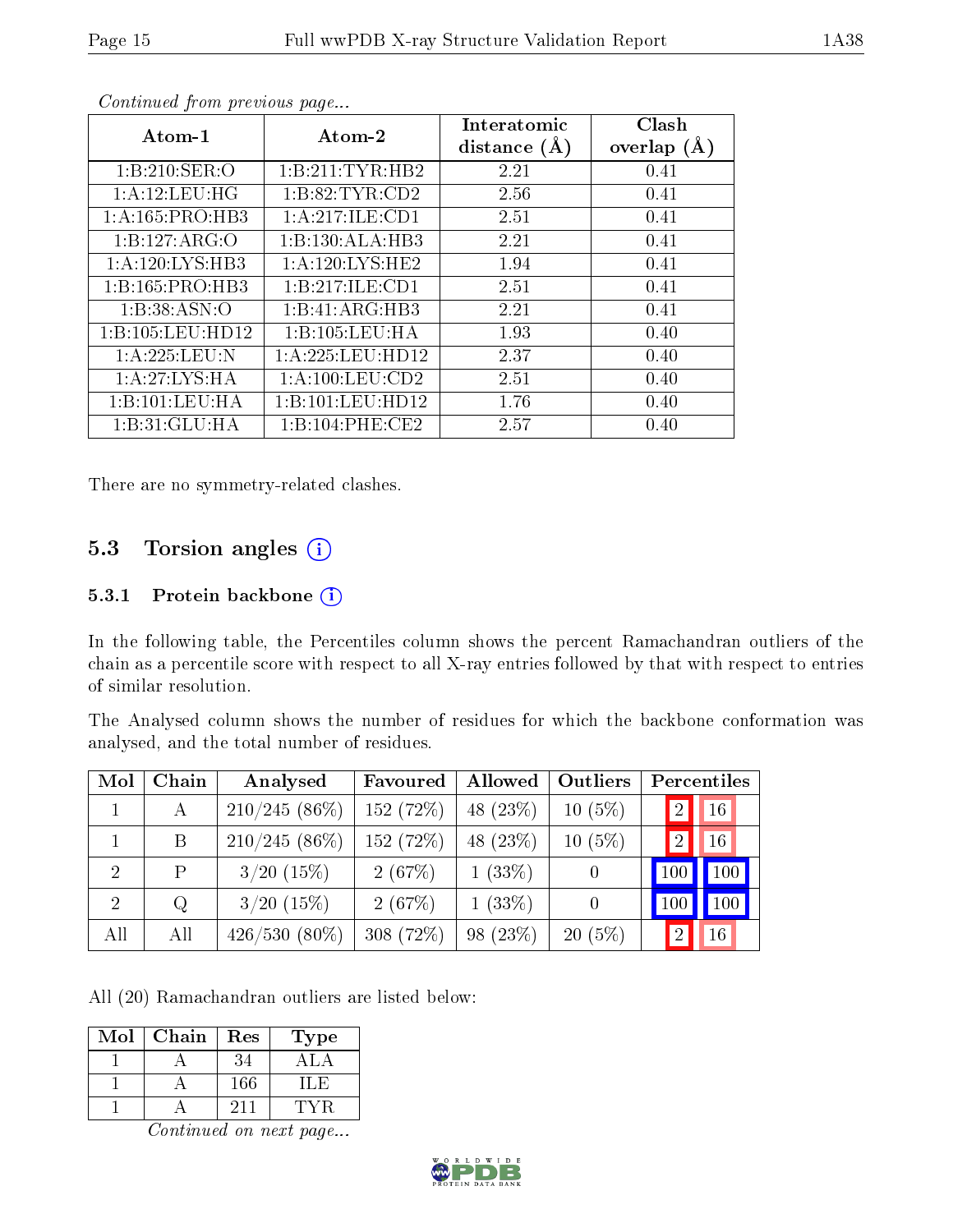| Mol            | Chain                   | Res | Type                    |
|----------------|-------------------------|-----|-------------------------|
| $\mathbf 1$    | Β                       | 34  | <b>ALA</b>              |
| $\mathbf{1}$   | $\mathbf{B}$            | 166 | <b>ILE</b>              |
| $\mathbf{1}$   | B                       | 211 | $\overline{\text{TYR}}$ |
| $\mathbf 1$    | $\boldsymbol{A}$        | 201 | ALA                     |
| $\mathbf 1$    | $\overline{\rm A}$      | 212 | <b>LYS</b>              |
| $\mathbf{1}$   | B                       | 201 | <b>ALA</b>              |
| $\mathbf{1}$   | B                       | 212 | <b>LYS</b>              |
| $\mathbf{1}$   | $\overline{A}$          | 17  | GLU                     |
| $\mathbf{1}$   | $\overline{\rm A}$      | 35  | <b>GLU</b>              |
| $\mathbf{1}$   | $\overline{\mathrm{B}}$ | 17  | GLU                     |
| $\mathbf{1}$   | $\overline{\mathrm{B}}$ | 35  | GLU                     |
| $\overline{1}$ | $\overline{\rm A}$      | 113 | GLU                     |
| $\mathbf{1}$   | $\overline{\rm A}$      | 163 | THR                     |
| $\mathbf 1$    | $\overline{\rm A}$      | 197 | ASP                     |
| 1              | B                       | 113 | $\operatorname{GLU}$    |
| 1              | Β                       | 163 | THR                     |
| $\overline{1}$ | В                       | 197 | ${\rm ASP}$             |

#### 5.3.2 Protein sidechains (i)

In the following table, the Percentiles column shows the percent sidechain outliers of the chain as a percentile score with respect to all X-ray entries followed by that with respect to entries of similar resolution.

The Analysed column shows the number of residues for which the sidechain conformation was analysed, and the total number of residues.

| Mol                         | Chain | Analysed           | Rotameric  | Outliers    | Percentiles                       |
|-----------------------------|-------|--------------------|------------|-------------|-----------------------------------|
|                             | A     | $187/209$ (90%)    | 157 (84\%) | 30 $(16\%)$ | $ 10\rangle$<br>12'               |
|                             | B.    | $187/209$ (90%)    | 157 (84\%) | 30 $(16\%)$ | 10 <sup>°</sup><br>$\overline{2}$ |
| 2                           | Ρ     | $5/19$ $(26\%)$    | $5(100\%)$ |             | $100\,$<br>100                    |
| $\mathcal{D}_{\mathcal{L}}$ | Q     | $5/19$ $(26\%)$    | $5(100\%)$ |             | $100\,$<br>100                    |
| All                         | All   | $384/456$ $(84\%)$ | 324 (84%)  | 60 $(16\%)$ | $\Omega$                          |

All (60) residues with a non-rotameric sidechain are listed below:

| Mol | Chain | Res | <b>Type</b> |
|-----|-------|-----|-------------|
|     |       |     | MET         |
|     |       | 22  | M ET        |
|     |       | 29  | VA L        |
|     |       |     | THR         |

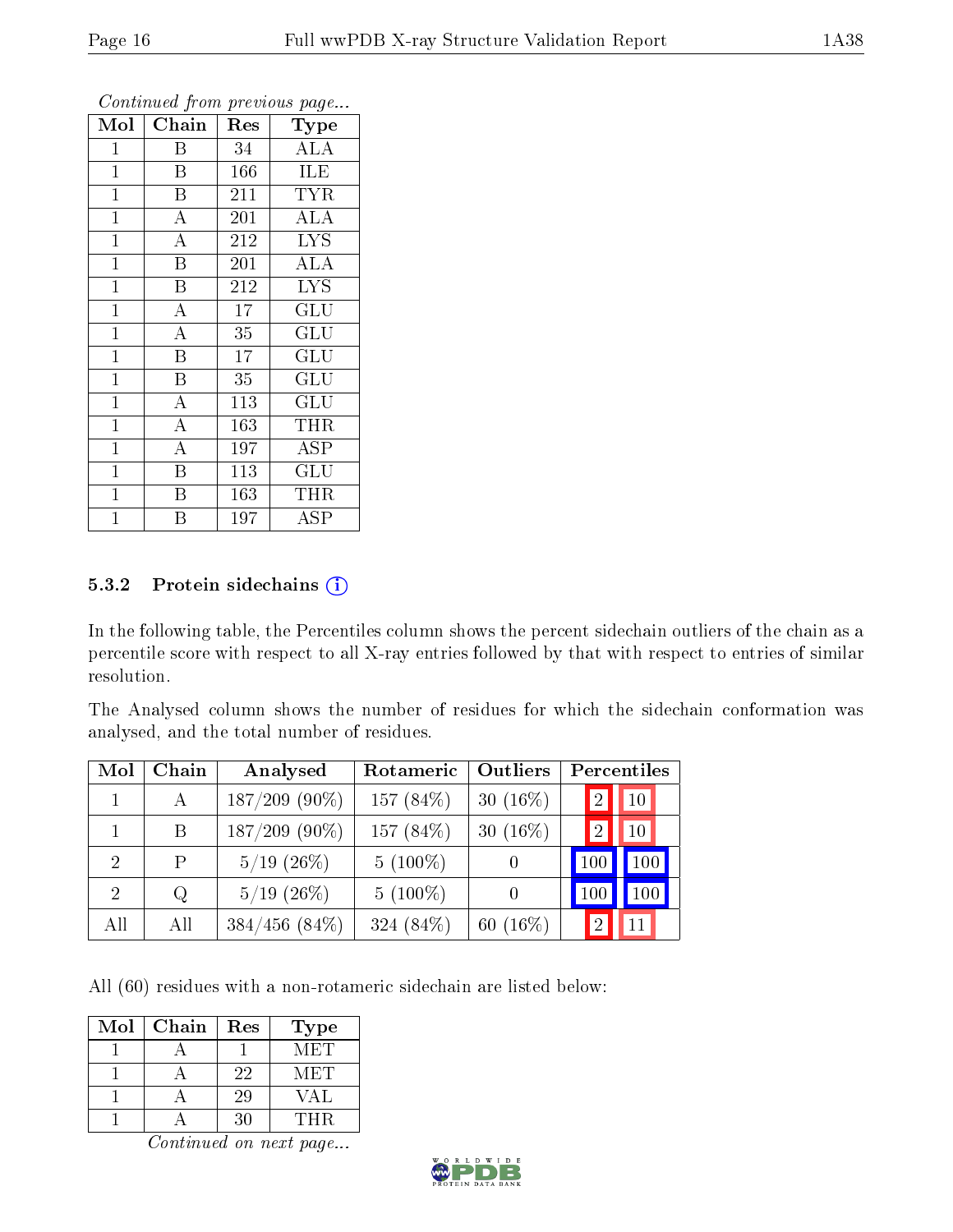| Mol            | $\overline{\text{Chain}}$                                                                                                                                                                             | Res              | Type                    |
|----------------|-------------------------------------------------------------------------------------------------------------------------------------------------------------------------------------------------------|------------------|-------------------------|
| $\mathbf{1}$   | $\overline{A}$                                                                                                                                                                                        | $\overline{45}$  | <b>SER</b>              |
| $\overline{1}$ | $\overline{A}$                                                                                                                                                                                        | 49               | $\overline{\text{LYS}}$ |
| $\mathbf{1}$   |                                                                                                                                                                                                       | $\overline{78}$  | MET                     |
| $\mathbf{1}$   |                                                                                                                                                                                                       | $\overline{81}$  | GLU                     |
| $\overline{1}$ |                                                                                                                                                                                                       | $\overline{82}$  | $\overline{\text{TYR}}$ |
| $\mathbf{1}$   |                                                                                                                                                                                                       | 90               | LEU                     |
| $\overline{1}$ |                                                                                                                                                                                                       | 96               | $\overline{\text{ASP}}$ |
| $\mathbf{1}$   |                                                                                                                                                                                                       | 98               | LEU                     |
| $\mathbf{1}$   |                                                                                                                                                                                                       | $101\,$          | LEU                     |
| $\mathbf{1}$   |                                                                                                                                                                                                       | 105              | $\overline{\text{LEU}}$ |
| $\overline{1}$ |                                                                                                                                                                                                       | 110              | <b>SER</b>              |
| $\overline{1}$ |                                                                                                                                                                                                       | 114              | $\overline{\text{SER}}$ |
| $\overline{1}$ |                                                                                                                                                                                                       | 119              | LEU                     |
| $\mathbf{1}$   | $\frac{\boxed{A}}{\boxed{A}} \frac{\boxed{A}}{\boxed{A}} \frac{\boxed{A}}{\boxed{A}} \frac{\boxed{A}}{\boxed{A}} \frac{\boxed{A}}{\boxed{A}} \frac{\boxed{A}}{\boxed{A}} \frac{\boxed{A}}{\boxed{A}}$ | 136              | $\overline{\text{ASP}}$ |
| $\overline{1}$ |                                                                                                                                                                                                       | $\overline{150}$ | $\overline{\text{GLN}}$ |
| $\mathbf{1}$   |                                                                                                                                                                                                       | 160              | MET                     |
| $\overline{1}$ |                                                                                                                                                                                                       | 168              | LEU                     |
| $\mathbf{1}$   |                                                                                                                                                                                                       | 179              | <b>TYR</b>              |
| $\overline{1}$ |                                                                                                                                                                                                       | $\overline{183}$ | $\overline{\text{ASN}}$ |
| $\mathbf{1}$   | $\frac{\overline{A}}{\overline{A}}$ $\frac{\overline{A}}{\overline{A}}$ $\frac{\overline{A}}{\overline{A}}$                                                                                           | 191              | LEU                     |
| $\overline{1}$ |                                                                                                                                                                                                       | 211              | <b>TYR</b>              |
| $\overline{1}$ |                                                                                                                                                                                                       | <b>213</b>       | $\overline{\text{ASP}}$ |
| $\mathbf{1}$   |                                                                                                                                                                                                       | $218\,$          | $\overline{\text{MET}}$ |
| $\mathbf{1}$   |                                                                                                                                                                                                       | 221              | LEU                     |
| $\mathbf{1}$   |                                                                                                                                                                                                       | 222              | $\overline{\rm{ARG}}$   |
| $\overline{1}$ | $\frac{\overline{A}}{\overline{B}}$                                                                                                                                                                   | 223              | $\overline{\text{ASP}}$ |
| $\overline{1}$ |                                                                                                                                                                                                       | $\overline{1}$   | $\overline{\text{MET}}$ |
| $\mathbf{1}$   | $\overline{\mathrm{B}}$                                                                                                                                                                               | $\sqrt{22}$      | $\overline{\text{MET}}$ |
| $\mathbf 1$    | $\overline{\mathrm{B}}$                                                                                                                                                                               | 29               | $\overline{\text{VAL}}$ |
| $\mathbf{1}$   | Β                                                                                                                                                                                                     | 30               | THR                     |
| $\mathbf{1}$   | Β                                                                                                                                                                                                     | 45               | <b>SER</b>              |
| $\mathbf{1}$   | $\overline{\mathrm{B}}$                                                                                                                                                                               | $4\overline{9}$  | $\overline{\text{LYS}}$ |
| $\mathbf{1}$   | Β                                                                                                                                                                                                     | 78               | MET                     |
| $\mathbf{1}$   | $\overline{\mathrm{B}}$                                                                                                                                                                               | $\overline{81}$  | $\overline{\text{GLU}}$ |
| $\mathbf{1}$   | Β                                                                                                                                                                                                     | 82               | <b>TYR</b>              |
| $\overline{1}$ | $\overline{\mathrm{B}}$                                                                                                                                                                               | 90               | LEU                     |
| $\mathbf{1}$   | Β                                                                                                                                                                                                     | 96               | <b>ASP</b>              |
| $\mathbf 1$    | $\overline{\rm B}$                                                                                                                                                                                    | 98               | $\overline{\text{LEU}}$ |
| $\mathbf{1}$   | Β                                                                                                                                                                                                     | 101              | LEU                     |
| $\mathbf{1}$   | Β                                                                                                                                                                                                     | 105              | LEU                     |
| $\mathbf{1}$   | $\overline{\mathrm{B}}$                                                                                                                                                                               | $\overline{110}$ | $\overline{\text{SER}}$ |
| $\mathbf{1}$   | Β                                                                                                                                                                                                     | 114              | <b>SER</b>              |

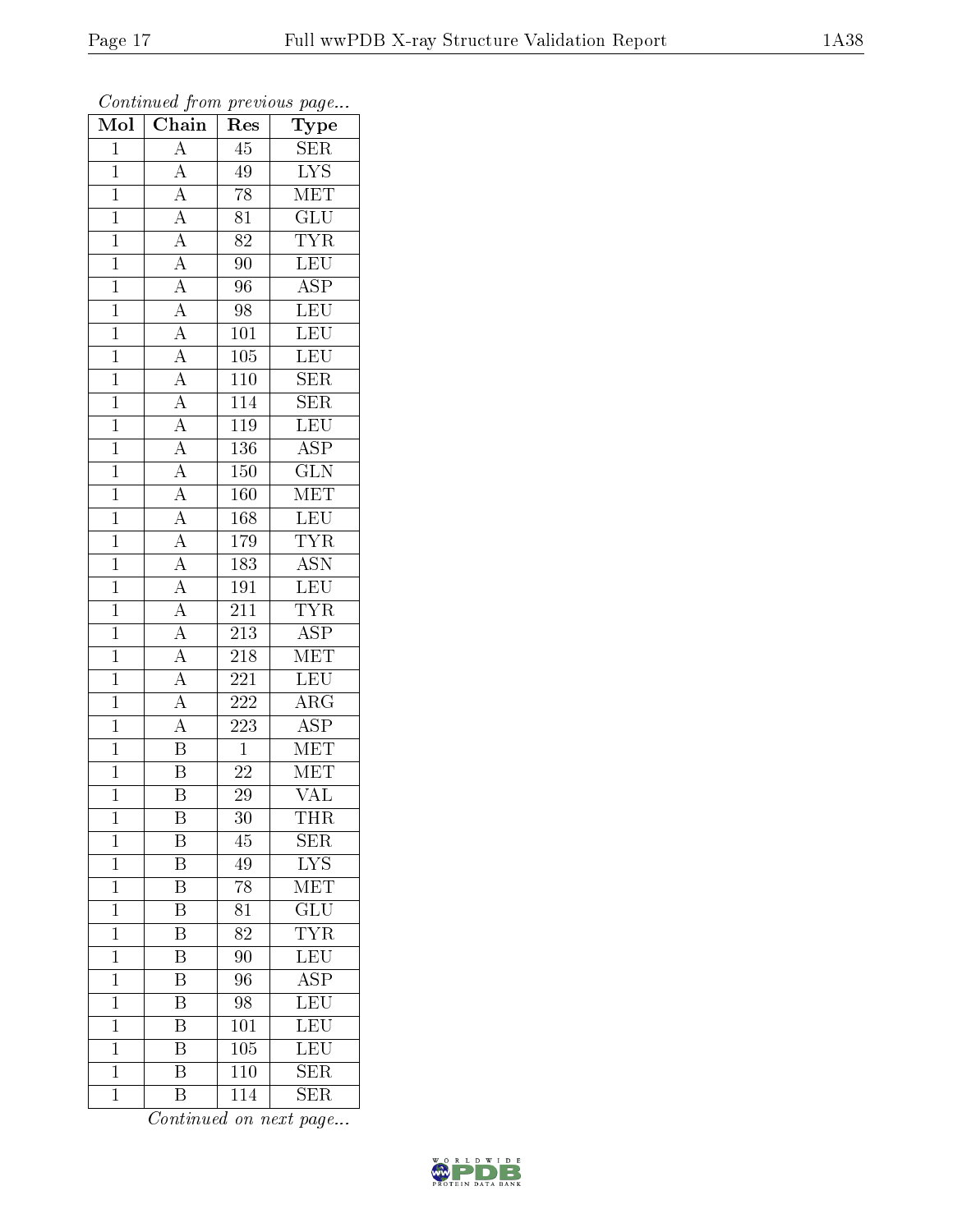| Mol            | Chain | $\operatorname{Res}% \left( \mathcal{N}\right) \equiv\operatorname{Res}(\mathcal{N}_{0})\cap\mathcal{N}_{1}$ | Type       |
|----------------|-------|--------------------------------------------------------------------------------------------------------------|------------|
| $\mathbf 1$    | Β     | 119                                                                                                          | <b>LEU</b> |
| $\mathbf{1}$   | B     | 136                                                                                                          | <b>ASP</b> |
| $\mathbf 1$    | B     | 150                                                                                                          | <b>GLN</b> |
| $\mathbf 1$    | Β     | 160                                                                                                          | MET        |
| $\mathbf 1$    | B     | 168                                                                                                          | <b>LEU</b> |
| 1              | Β     | 179                                                                                                          | <b>TYR</b> |
| $\mathbf{1}$   | B     | 183                                                                                                          | <b>ASN</b> |
| $\overline{1}$ | B     | 191                                                                                                          | LEU        |
| $\mathbf{1}$   | B     | 211                                                                                                          | <b>TYR</b> |
| $\mathbf{1}$   | B     | 213                                                                                                          | <b>ASP</b> |
| $\mathbf{1}$   | B     | 218                                                                                                          | MET        |
| $\overline{1}$ | B     | 221                                                                                                          | LEU        |
| $\mathbf 1$    | В     | 222                                                                                                          | $\rm{ARG}$ |
| 1              | В     | 223                                                                                                          | ASP        |

Some sidechains can be flipped to improve hydrogen bonding and reduce clashes. All (16) such sidechains are listed below:

| Mol          | Chain                   | Res | Type                    |
|--------------|-------------------------|-----|-------------------------|
| $\mathbf{1}$ | A                       | 8   | <b>GLN</b>              |
| $\mathbf 1$  | $\boldsymbol{A}$        | 32  | <b>GLN</b>              |
| $\mathbf{1}$ | $\overline{A}$          | 67  | <b>GLN</b>              |
| $\mathbf 1$  | $\bf{A}$                | 76  | <b>GLN</b>              |
| $\mathbf{1}$ | $\overline{A}$          | 111 | <b>GLN</b>              |
| $\mathbf{1}$ | $\overline{\rm A}$      | 146 | <b>GLN</b>              |
| 1            | $\overline{\rm A}$      | 164 | <b>HIS</b>              |
| $\mathbf{1}$ | $\overline{\rm A}$      | 183 | <b>ASN</b>              |
| $\mathbf{1}$ | $\overline{\mathrm{B}}$ | 8   | <b>GLN</b>              |
| $\mathbf{1}$ | $\overline{\mathrm{B}}$ | 32  | $\overline{\text{GLN}}$ |
| $\mathbf{1}$ | B                       | 67  | <b>GLN</b>              |
| $\mathbf{1}$ | B                       | 76  | <b>GLN</b>              |
| $\mathbf{1}$ | B                       | 111 | <b>GLN</b>              |
| $\mathbf{1}$ | B                       | 146 | <b>GLN</b>              |
| $\mathbf{1}$ | $\overline{\mathrm{B}}$ | 164 | <b>HIS</b>              |
| 1            | В                       | 183 | ASN                     |

#### 5.3.3 RNA [O](https://www.wwpdb.org/validation/2017/XrayValidationReportHelp#rna)i

There are no RNA molecules in this entry.

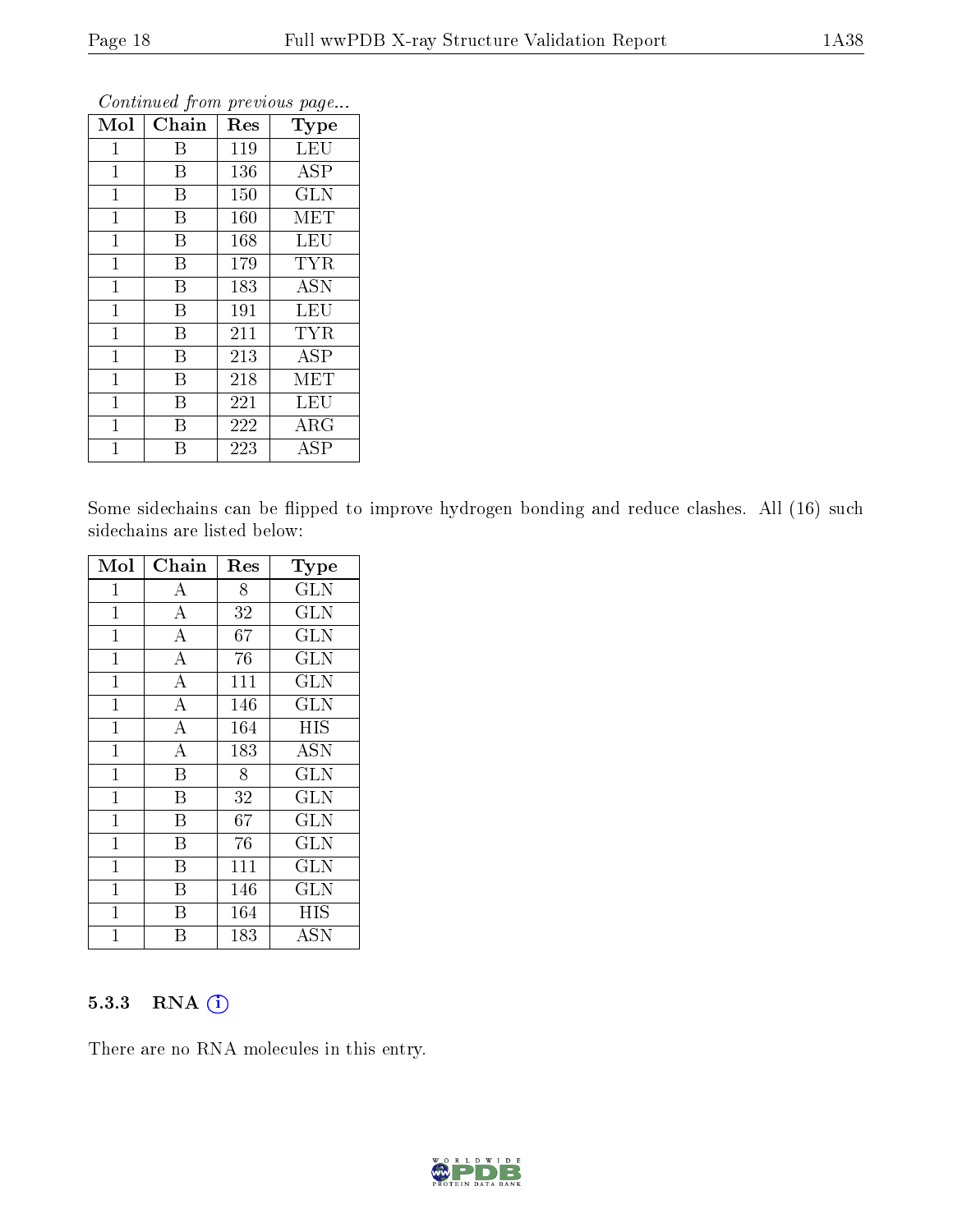#### 5.4 Non-standard residues in protein, DNA, RNA chains (i)

There are no non-standard protein/DNA/RNA residues in this entry.

### 5.5 Carbohydrates (i)

There are no carbohydrates in this entry.

### 5.6 Ligand geometry (i)

There are no ligands in this entry.

#### 5.7 [O](https://www.wwpdb.org/validation/2017/XrayValidationReportHelp#nonstandard_residues_and_ligands)ther polymers  $(i)$

There are no such residues in this entry.

### 5.8 Polymer linkage issues (i)

There are no chain breaks in this entry.

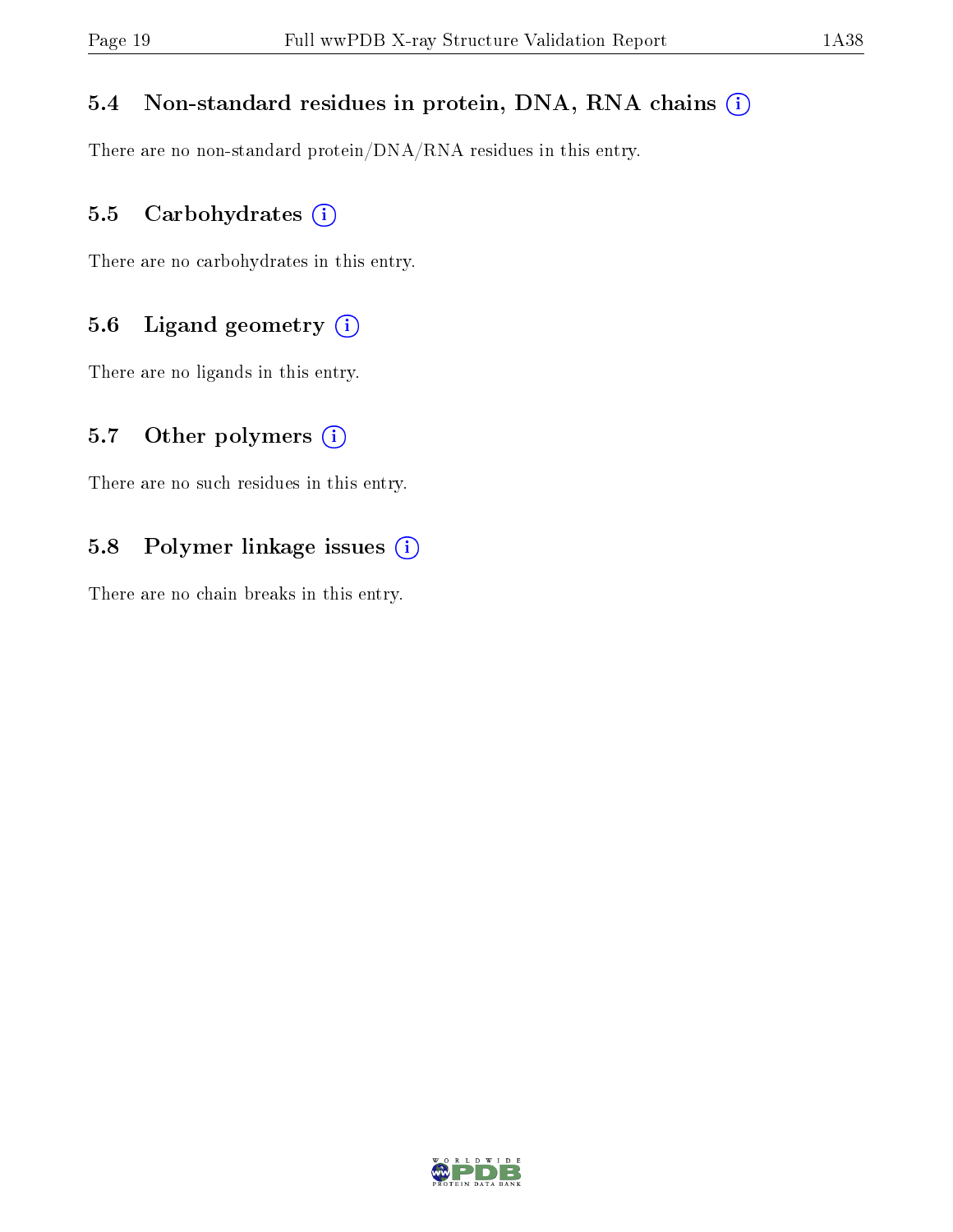# 6 Fit of model and data  $(i)$

## 6.1 Protein, DNA and RNA chains  $(i)$

In the following table, the column labelled  $#RSRZ> 2'$  contains the number (and percentage) of RSRZ outliers, followed by percent RSRZ outliers for the chain as percentile scores relative to all X-ray entries and entries of similar resolution. The OWAB column contains the minimum, median,  $95<sup>th</sup>$  percentile and maximum values of the occupancy-weighted average B-factor per residue. The column labelled ' $Q< 0.9$ ' lists the number of (and percentage) of residues with an average occupancy less than 0.9.

| Mol            | Chain | Analysed       | ${ <\hspace{-1.5pt}{\mathrm{RSRZ}} \hspace{-1.5pt}>}$ | $\#\text{RSRZ}{>}2$           |   | $OWAB(A^2)$    | Q <sub>0.9</sub> |
|----------------|-------|----------------|-------------------------------------------------------|-------------------------------|---|----------------|------------------|
|                | А     | 216/245(88%)   | 0.85                                                  | $21(9\%)$<br>$\overline{7}$   |   | 16, 54, 85, 94 |                  |
|                | В     | 216/245(88%)   | 0.79                                                  | $25(11\%)$<br> 4              | 5 | 16, 54, 85, 94 |                  |
| $\overline{2}$ |       | $5/20$ $(25%)$ | 2.10                                                  | $2(40\%)$<br>$\overline{0}$   |   | 73, 77, 82, 83 |                  |
| 2              | Q     | $5/20$ $(25%)$ | 1.58                                                  | $2(40\%)$                     |   | 73, 77, 82, 83 |                  |
| All            | All   | 442/530(83%)   | 0.84                                                  | $\overline{5}$<br>50 $(11\%)$ |   | 16, 54, 85, 94 |                  |

All (50) RSRZ outliers are listed below:

| Mol            | Chain                   | Res             | Type                      | $_{\rm RSRZ}$    |
|----------------|-------------------------|-----------------|---------------------------|------------------|
| $\mathbf{1}$   | A                       | 184             | SER                       | 7.9              |
| $\overline{1}$ | $\overline{B}$          | 112             | ALA                       | 6.4              |
| $\mathbf{1}$   | $\overline{\mathrm{B}}$ | $\overline{73}$ | GLU                       | 6.2              |
| $\mathbf{1}$   | $\boldsymbol{B}$        | 116             | <b>VAL</b>                | 4.6              |
| $\overline{1}$ | $\overline{\mathrm{B}}$ | 184             | <b>SER</b>                | 4.2              |
| $\overline{1}$ | $\bf{A}$                | 185             | PRO                       | 4.2              |
| $\overline{1}$ | $\, {\bf B}$            | 38              | <b>ASN</b>                | 3.6              |
| $\mathbf{1}$   | $\overline{\rm A}$      | 182             | LEU                       | 3.5              |
| $\mathbf{1}$   | $\boldsymbol{B}$        | 109             | <b>ALA</b>                | 3.5              |
| $\overline{1}$ | $\overline{\rm A}$      | 73              | $\overline{\mathrm{GLU}}$ | 3.3              |
| $\overline{2}$ | $\overline{\mathrm{Q}}$ | $\overline{4}$  | LEU                       | 3.3              |
| $\overline{1}$ | $\overline{\mathrm{B}}$ | 166             | ILE                       | $\rm 3.2$        |
| $\overline{2}$ | $\overline{\mathrm{P}}$ | $\overline{5}$  | <b>GLU</b>                | $\overline{3.2}$ |
| $\mathbf{1}$   | A                       | 76              | <b>GLN</b>                | 3.2              |
| $\overline{2}$ | $\overline{\mathrm{P}}$ | $\overline{4}$  | LEU                       | 3.1              |
| $\overline{1}$ | $\boldsymbol{B}$        | 53              | <b>GLY</b>                | 3.1              |
| $\overline{1}$ | $\overline{\mathrm{B}}$ | 212             | $\overline{\text{LYS}}$   | $3.0\,$          |
| $\mathbf{1}$   | B                       | $\overline{7}$  | VAL                       | $3.0\,$          |
| $\mathbf{1}$   | A                       | 65              | ILE                       | 3.0              |
| $\overline{1}$ | $\overline{\mathbf{B}}$ | 107             | PRO                       | 3.0              |
| $\mathbf{1}$   | B                       | $\overline{1}$  | MET                       | 3.0              |

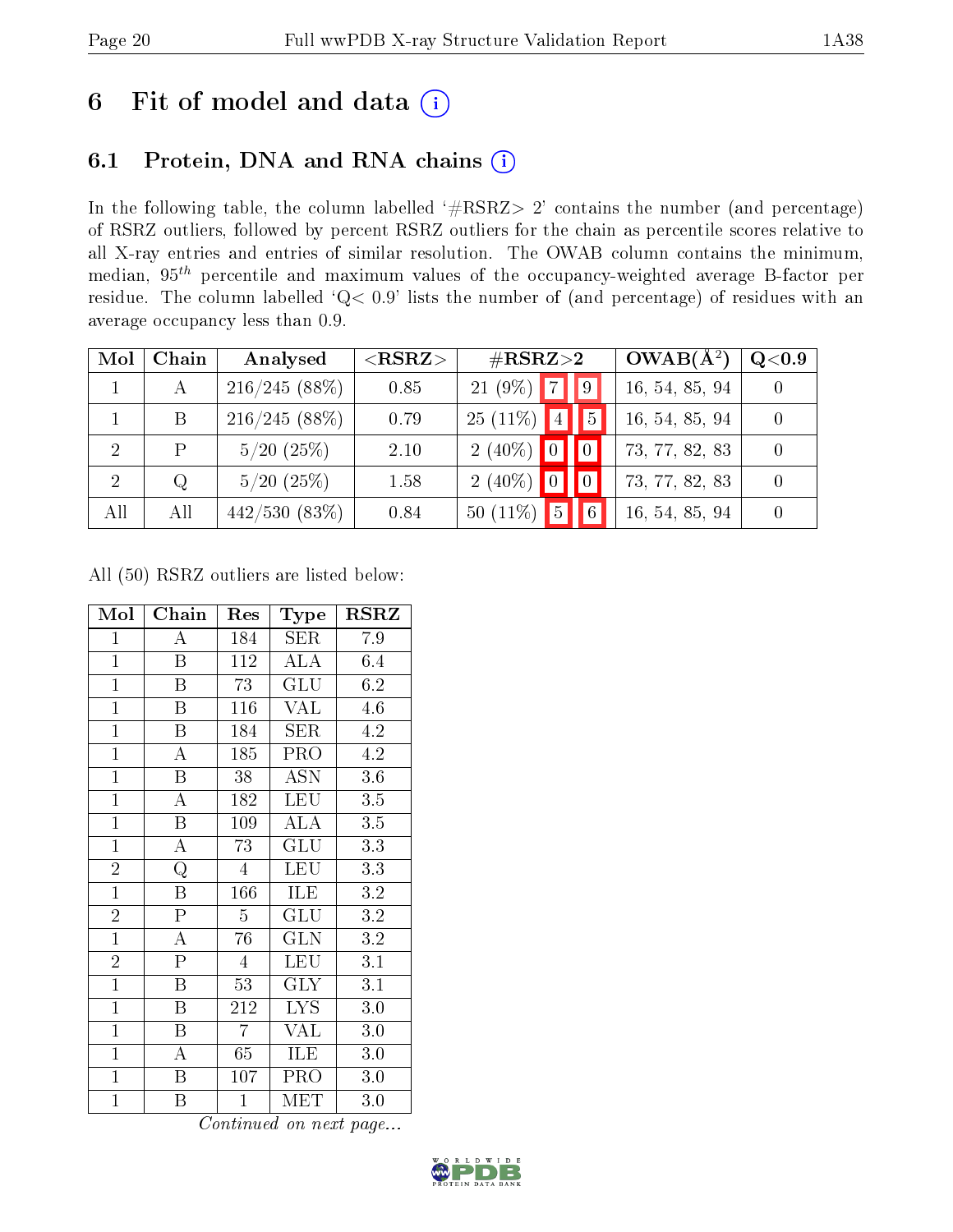| Mol            | Chain                   | Res              | Type                    | <b>RSRZ</b>      |
|----------------|-------------------------|------------------|-------------------------|------------------|
| $\overline{1}$ | $\overline{A}$          | $\overline{227}$ | <b>LEU</b>              | $\overline{2.9}$ |
| $\overline{1}$ | $\overline{A}$          | 211              | $\overline{\text{TYR}}$ | 2.9              |
| $\overline{1}$ | $\overline{A}$          | $\overline{181}$ | ILE                     | $\overline{2.8}$ |
| $\overline{1}$ | $\overline{\rm A}$      | $\overline{36}$  | $\overline{\text{LEU}}$ | $2\overline{.6}$ |
| $\overline{1}$ | $\overline{\mathrm{B}}$ | $\overline{220}$ | <b>LEU</b>              | $\overline{2.6}$ |
| $\overline{1}$ | $\overline{\mathbf{B}}$ | 211              | $T\overline{YR}$        | $\overline{2.5}$ |
| $\overline{1}$ | $\overline{\rm A}$      | $\overline{210}$ | $\overline{\text{SER}}$ | $\overline{2.5}$ |
| $\overline{1}$ | $\overline{\mathrm{B}}$ | 161              | $\overline{\text{GLN}}$ | 2.5              |
| $\overline{1}$ | $\overline{\mathrm{B}}$ | $\overline{110}$ | $\overline{\text{SER}}$ | $\overline{2.4}$ |
| $\frac{2}{1}$  | $\overline{\text{Q}}$   | $\overline{1}$   | TRP                     | $\overline{2.4}$ |
|                | $\overline{\mathrm{B}}$ | 44               | <b>LEU</b>              | $\overline{2.4}$ |
| $\overline{1}$ | $\overline{\mathrm{B}}$ | 180              | $\overline{\text{GLU}}$ | $\overline{2.4}$ |
| $\overline{1}$ | $\overline{\mathrm{B}}$ | 177              | PHE                     | $\overline{2.3}$ |
| $\overline{1}$ | $\overline{A}$          | 177              | PHE                     | $\overline{2.3}$ |
| $\overline{1}$ | $\overline{A}$          | $\overline{216}$ | $\overline{\text{LEU}}$ | $\overline{2.3}$ |
| $\overline{1}$ | $\overline{A}$          | 166              | $\overline{\text{ILE}}$ | $\overline{2.2}$ |
| $\overline{1}$ | $\overline{A}$          | $\overline{30}$  | <b>THR</b>              | $\overline{2.2}$ |
| $\overline{1}$ | $\overline{A}$          | 186              | GLU                     | $2.\overline{2}$ |
| $\overline{1}$ | $\overline{\rm A}$      | 79               | $\overline{\rm ALA}$    | $\overline{2.2}$ |
| $\overline{1}$ | $\overline{\mathbf{B}}$ | $59\,$           | <b>TRP</b>              | $\overline{2.2}$ |
| $\overline{1}$ | $\overline{\mathrm{B}}$ | $\overline{22}$  | <b>MET</b>              | $\overline{2.2}$ |
| $\overline{1}$ | $\overline{A}$          | $\overline{17}$  | $\overline{\text{GLU}}$ | $\overline{2.2}$ |
| $\overline{1}$ | $\overline{\mathrm{B}}$ | $\sqrt{6}$       | $\overline{\text{LEU}}$ | $\overline{2.1}$ |
| $\overline{1}$ | $\overline{A}$          | $\overline{213}$ | $\overline{\rm ASP}$    | $2\overline{.1}$ |
| $\overline{1}$ | $\overline{\rm A}$      | 132              | <b>VAL</b>              | $\overline{2.1}$ |
| $\overline{1}$ | $\overline{\mathrm{B}}$ | $19\,$           | <b>TYR</b>              | 2.1              |
| $\overline{1}$ | $\overline{\mathrm{B}}$ | 99               | $\overline{\text{SER}}$ | $\overline{2.1}$ |
| $\overline{1}$ | $\overline{\rm A}$      | $\overline{3}$   | $\overline{\text{LYS}}$ | 2.0              |
| $\overline{1}$ | $\overline{\mathrm{B}}$ | $\overline{170}$ | LEU                     | $\overline{2}.0$ |

## 6.2 Non-standard residues in protein, DNA, RNA chains (i)

There are no non-standard protein/DNA/RNA residues in this entry.

## 6.3 Carbohydrates  $(i)$

There are no carbohydrates in this entry.

### 6.4 Ligands  $(i)$

There are no ligands in this entry.